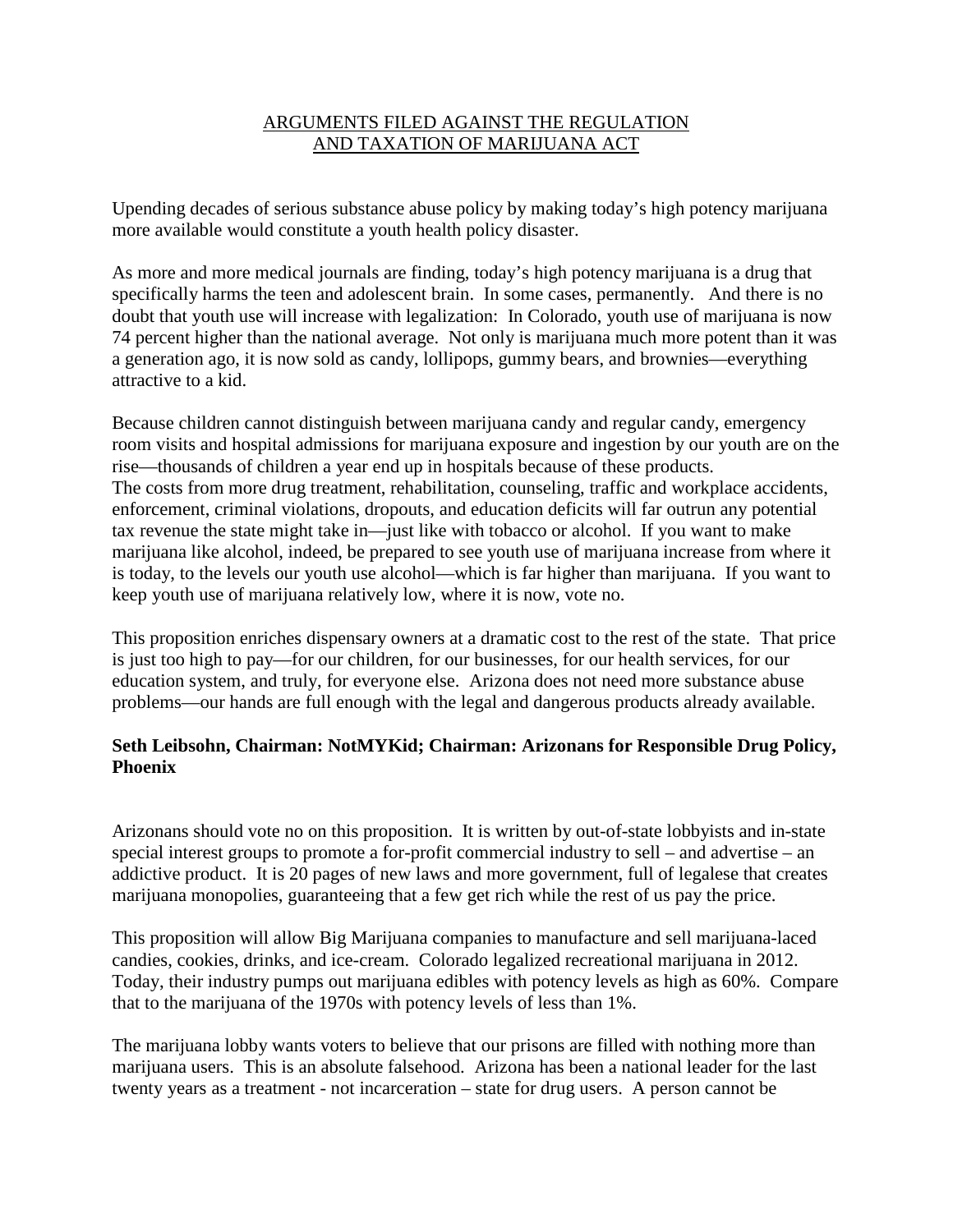incarcerated for marijuana possession or use until a third conviction, with few exceptions. Instead, Arizona promotes treatment through our drug courts and diversion programs.

The marijuana lobby also promised Colorado that legalizing the drug would make the drug cartels go away. This too is false. Today, drug cartels in Colorado are flourishing, hiding in plain sight, in this drug-friendly state.

Marijuana is a mind-altering, addictive substance that is particularly harmful to the developing adolescent brain. Four years ago, the marijuana lobby promised Colorado they would regulate marijuana and keep it out of the hands of kids. The exact opposite happened. Teens in Colorado now use marijuana at the highest rate in the nation – 74% higher than the national average. The most effective way to keep marijuana out of the hands of our youth is to keep it illegal.

### **Sheila Polk, Yavapai County Attorney, Chair of MATFORCE & Vice-Chair of Arizonans for Responsible Drug Policy, Prescott Valley**

Out of state and in state profiteers vested in selling more marijuana don't care about the health, education, or the developing minds of Arizona children. Legalizing marijuana will ensure Arizona children will have easy access to a mind altering, pernicious drug. Serious, peerreviewed research suggests a particularly harmful effect of marijuana on children including: altered brain development, reduced IQ, memory and motor impairment, reduced life satisfaction, addiction, and, in heavy dosages or long term use, symptoms of bronchitis, and psychosis/mental health issues.

As a teacher, and the House Education Chair, I can't think of a more important vote than NO on legalizing marijuana. I cannot in good conscience, as a member of the State Legislature or school teacher, support this initiative in any way. This 21-page ballot measure benefits a handful of interested parties determined to create a bigger market for Arizona drug use. But, the true cost of legalizing recreational marijuana and putting the rights of users before those of non-users in our state is completely unknown. The tax revenue pro-pot advocates claim will bolster our state budget is deceptive. Schools will only get leftovers after the new Department of Marijuana and the new Commission has been fully funded, that is, if there's anything left over. Nor do they take into account the cost of more school dropouts, reduced IQs, and the impact on the mental health system.

I implore voters to read the 21 pages of legalese that out of state special interests are trying to sneak on to the ballot and to vote NO on Proposition [XXX] November 8.

Representative Paul Boyer

#### **Representative Paul Boyer, Phoenix**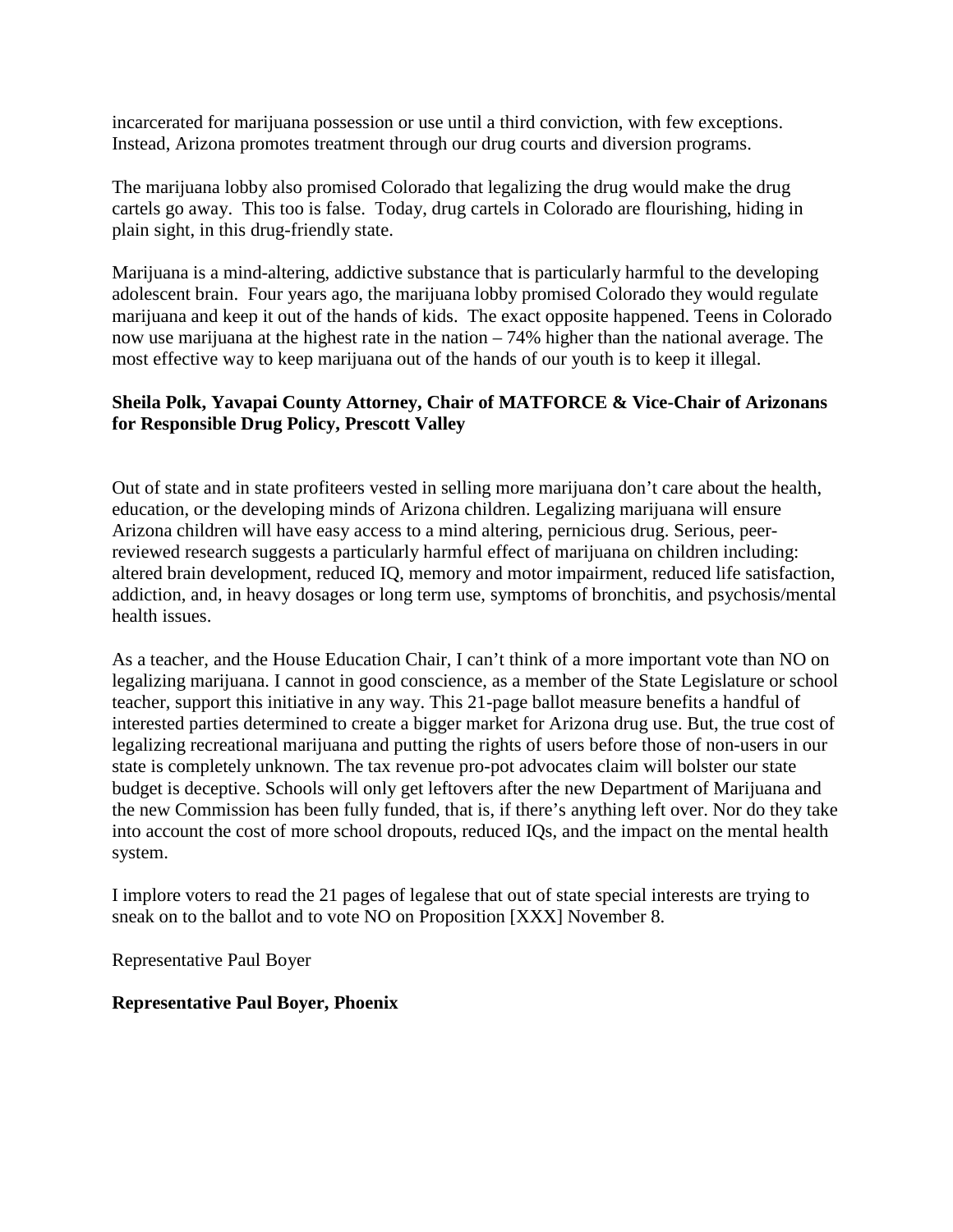As former State Superintendents of Education, we take specific offense with the idea that legalizing marijuana will be good for our schools or our children. It will not; indeed, it will cause a great deal more harm and expense. Whether we are talking about college students or K-12 students, more marijuana in our schools and in our students' hands and brains is a terrible idea.

First: make no mistake: legalizing an intoxicating substance for adults will mean more youth consumption, just as it has in Colorado and Washington, and just as it has for alcohol in every state.

Second: every study on marijuana use and education shows students using marijuana are more likely to have lower education scores and outcomes, and far more likely to drop out. Teenagers who use marijuana are 60 percent less likely to finish high school while college students who use marijuana are at twice the risk of dropping out. Marijuana use by teens and college students affects "focus, working memory, decision-making and motivation," and has "structural effects in the brain," according to a recent study out of Northwestern University. None of this is good for students or better educational outcomes. As a Professor of Psychiatry at Northwestern, put it: "If I were to design a substance that is bad for college students, it would be marijuana."

Third: revenue to schools? The guesstimates are mere pittances, like picking loose change out of a sofa. Given the damage more marijuana will cause our students, any revenue will never make up for the costs--those true education deficits. We have dedicated our lives to improving educational outcomes for Arizona students, and marijuana use negatively affects every single one. Legal marijuana is a bad idea for Arizona and has no place in the conversation of positive education reform.

## **Lisa Keegan, Peoria and Jaime Molera, former AZ Superintendent of Public Instruction, Phoenix**

Legalizing marijuana will greatly harm Arizona's children - our future. I strongly urge Arizona voters to protect the health and safety of our children and VOTE NO on Prop XXX

We need only to look at states that have already legalized marijuana to confirm the increased harm this drug causes children. Colorado now leads the nation in youth use of marijuana and all illicit drugs. Legalized marijuana does four things that put our kids at risk. Legalization: 1) increases supply, 2) increases ease of access to the drug, 3) decreases perception of risk and 4) increases the acceptance of the drug. Legalizing marijuana in Arizona means kids will think it is okay to use. Legalization will only result in more and more Arizona youth using the drug.

In marijuana friendly states, accidental poisoning of children has increased 600%. Marijuana edible products, like candies in the form of gummy bears and suckers, are laced with high potency THC and are easily getting into the hands of children. The result is children are arriving in emergency rooms. Many of the people consuming this high potency THC are suffering from psychotic episodes. As Colorado has proven, legalization only opens the door for more marijuana use by youth.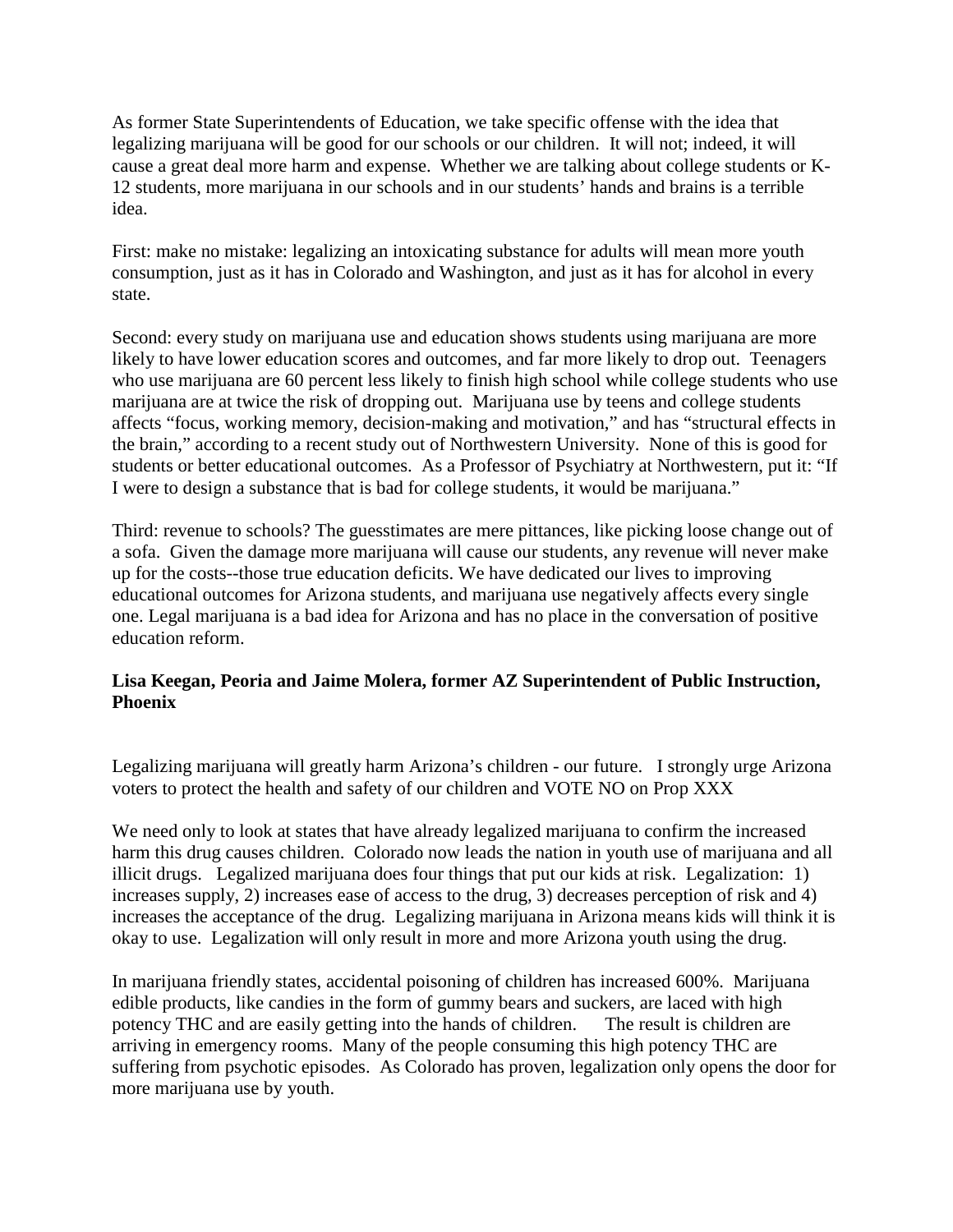Don't be misled just because the ballot initiative says that marijuana will be regulated like alcohol and only sold to adults. Far too many youth find a way around the alcohol laws already, alcohol is the number one drug that are Arizona youth are abusing.

So please ask yourself this question: Will legalizing a mind-altering drug that reduces a young person's chance for success make Arizona a better place to live? Do you want your child or grandchild to use this drug? Let's keep Arizona kids safe and healthy – vote NO on Prop XXX

#### **Merilee Fowler, Camp Verde**

I'm a lifelong liberal, but after thirty years practicing psychiatry, much of it with children and adolescents, I'm totally against legalizing marijuana. And it's not just me. The American Academy of Child & Adolescent Psychiatry and American Academy of Pediatrics also staunchly oppose legalization. Why? Because just like Big Tobacco, a legal marijuana industry would target teenagers. With both tobacco and marijuana, 90% of adult users start as teens. All the profit in both industries depends on adolescent use. Big Tobacco used Joe Camel to get teenagers started. Big Marijuana is even worse. In Colorado, they entice kids with marijuana candies, cookies and soda. Denver pot stores aren't filled with green leafy weed; they're filled with THCinfused gummy bear, lollipops, and sweetened products called Reefer's peanut butter cups, Hashey's chocolate and Pot-tarts. Google them. As a result, Colorado now has the country's highest rate of teenage marijuana use, and the number of dogs and toddlers overdosing on pot has skyrocketed. The pot industry is directly targeting kids, even though hundreds of scientific studies show that marijuana – especially today's high-potency weed – permanently damages the teenage brain. Teens who smoke pot regularly drop out at twice the rate of non-users, and as adults they earn less and have lower IQ. No parent wants this for their kids. But does the marijuana industry care? No more than Big Tobacco cares about cancer and heart disease; it's just part of doing business. Remember: this initiative wasn't written by hippies who want to get high; it was written by businessmen who want to make money getting your kids started on drugs. That's why doctors who work with children – pediatricians and child psychiatrists -- adamantly oppose this measure. As should we all.

#### **Ed Gogek, M.D. Board-certified Psychiatrist, Prescott**

As an Arizona Pediatrician in practice for over 27 years and as a father and grandfather I write in opposition to the legalization of marijuana for recreational use. The evidence from the Colorado and Washington experiment is now indisputable.

1. Children's use of marijuana skyrockets after it becomes legal for adults, not just because it's more available but because young people erroneously perceive that if adult voters approve it, then it must not be harmful.

2. The edible formulations of marijuana contain such high concentrations of THC that they can cause serious medical problems in young children. These products are marketed as candy which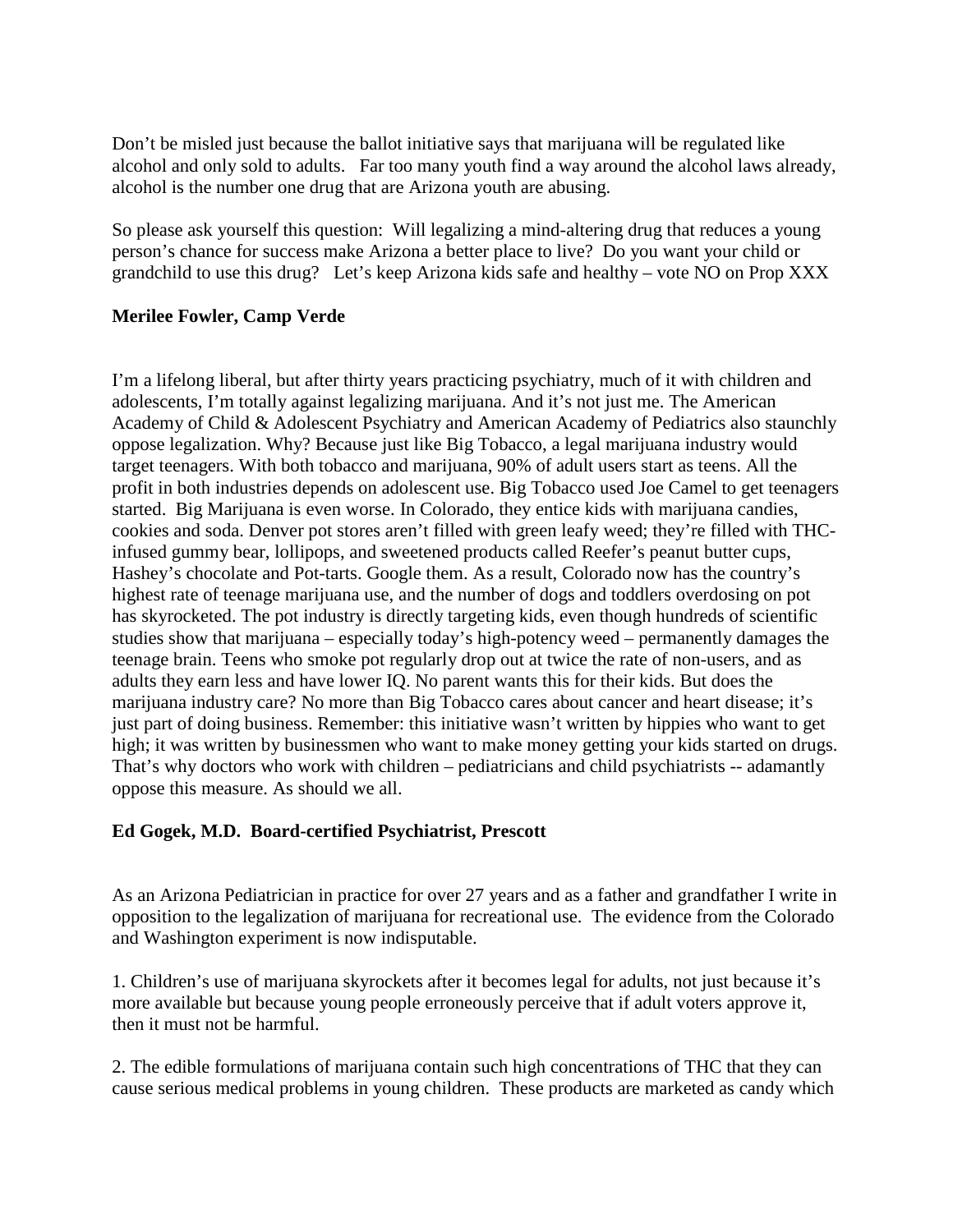dramatically increases the risk of accidental ingestion and is responsible for a marked increase in Emergency Room visits.

3. The younger a person starts using marijuana, the more likely they will become addicted, not graduate from high school, induce psychiatric disorders, negatively transform the anatomy of the brain and actually lose up to 8 IQ points.

4. The American Academy of Pediatrics (AAP), in an official policy statement reaffirmed its opposition to the legalization of marijuana "citing the potential harms to children and adolescents". The AAP represents over 62,000 pediatricians nationwide.

To protect Arizona's children I implore you to vote against this initiative. Our children's health and future life fulfillment are too important to waste on this experiment.

Dale W Guthrie MD FAAP Former President Arizona Chapter, American Academy of Pediatrics

### **Dale W Guthrie MD FAAP, Mesa**

I am an Arizona parent whose child died by suicide following his addiction to marijuana, Cannabis Use Disorder. He left a note saying "My soul is already dead. Marijuana killed my soul + ruined my brain." He was and is a beloved son, not a Zero as the marijuana lobby asserts with its myth that marijuana cannot lead to death. The substance is indeed very harmful and risky for many. Science affirms this. This initiative proposes an enormous burden on society with new government agencies to regulate and police yet another substance of impairment - for recreational use. The initiative includes wide distribution and lighter penalties than for alcohol. This is proposed during a mental health and drug abuse epidemic, when many are doing everything we can to curb substance abuse. This is proposed at a time when society would benefit from improvement in its education and attitudes toward harmful and risky substance use. This initiative normalizes drug use which leads to increased usage. Businesses always work to expand. More use  $=$  more risk  $=$  more use disorder and addiction  $=$  more devastated families. I urge all to work to Protect and Prevent, not Promote drug use.

#### **Sally Schindel, Concerned Parent, Prescott**

As a teacher and school board member, I can't urge Arizonans strongly enough to vote this initiative down. More marijuana—with retail stores only 500 feet from our schools —is the last thing our children need. Make no mistake, just as with alcohol, we will not be able to keep a more common and intoxicating substance out of the hands of our students. That's what Colorado is realizing, that's what Washington State is realizing, and that is why we do not need to jump on this grenade as they have. Arizona is doing everything it can to increase positive education outcomes for our youth. Increased marijuana use will lead us in the exact opposite and wrong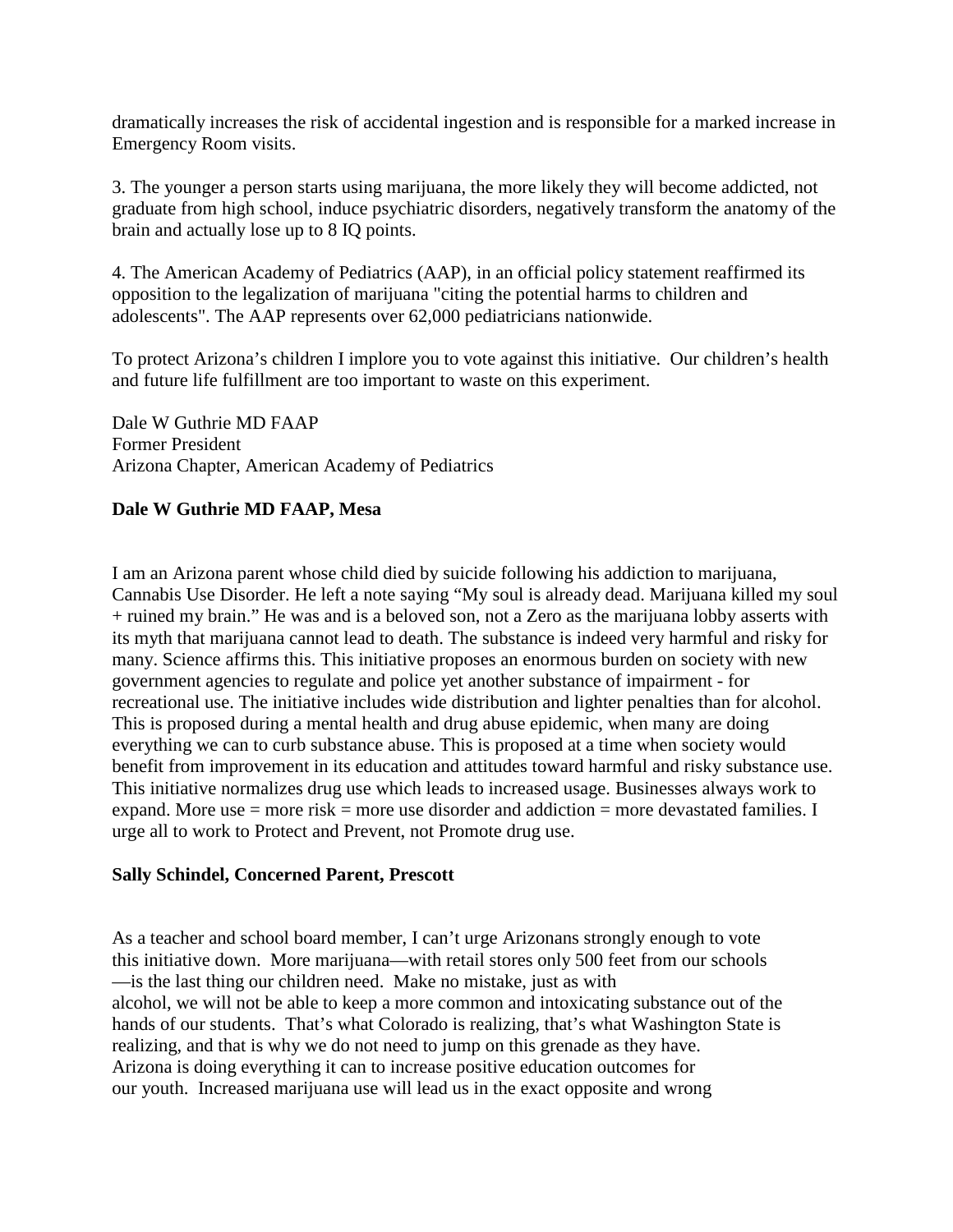direction. Colorado has seen increased youth use, suspensions, expulsions, and absenteeism because that state thought it could legalize marijuana exclusively for adults. It cannot. Marijuana, especially today's high potency marijuana, causes a great many problems for youth—it can alter their brains, lower scores, it can lead to addiction. The estimated revenue from this product will never make up for those costs. The estimated revenue from legalization won't build one school or increase a teacher's salary high enough to buy a tank of gas a week; it won't be enough to purchase a single text book for the population of Arizona K-12 students. But it will make teaching harder and it will negatively affect thousands of more students. I urge parents and teachers to read the science and medical journals on marijuana and what it can do to the developing brain. Let's all continue our efforts to curb substance abuse and not add another dangerous product to the field of options making all our lives more difficult.

--Moses Sanchez, Tempe Union High School District Governing Board

### **Moses Sanchez, Phoenix**

I've been a Family Medicine doctor for 30 years. During that time, I've cared for patients of all ages, seen many things, and applied this experience to keep my patients healthy. Remember the saying, "An ounce of prevention is worth a pound of cure." Sadly, I have seen countless examples of the terrible consequences of recreational drug use. Whether the drug is marijuana, cocaine, methamphetamine, or ..., the theme is similar. What begins as just "try it once" to see what it's like, or an escape from stress, or whatever the reason, it commonly becomes something much different. The drug becomes an escape from reality, a departure from personal responsibility, a barrier to productive school or work, a replacement for meaningful relationships with family & friends, and the pathway to poor health. It frequently leads to addiction, and its adverse results.

Advocates of legalization try to mislead you and distinguish marijuana from "hard drugs." That might have been true decades ago, but it's not true today. The psychologically active ingredient of marijuana is THC. In the 1960's, marijuana contained about 1% THC. In 2016, marijuana edibles contain from 30% to 70% THC. What may not have been addictive then is certainly addictive now. What does today's marijuana do? Here's the (scientifically proven) list: memory problems, impaired judgment & problem solving, loss of motivation, loss of coordination, impaired brain maturation in adolescents & teens, poor school performance, lower IQ, chronic bronchitis and lung damage, and higher rates of schizophrenia.

Colorado legalized "recreational" marijuana in 2012. The price is now being paid, with higher rates of traffic death and more ER visits for the effects of marijuana use. STOP that mistake in Arizona. Consider facts, not hype. For our kids, for our health, for common sense, VOTE NO on Prop. [XXX]!

#### **Richard H. Rutkowski, MD, Fountain Hills**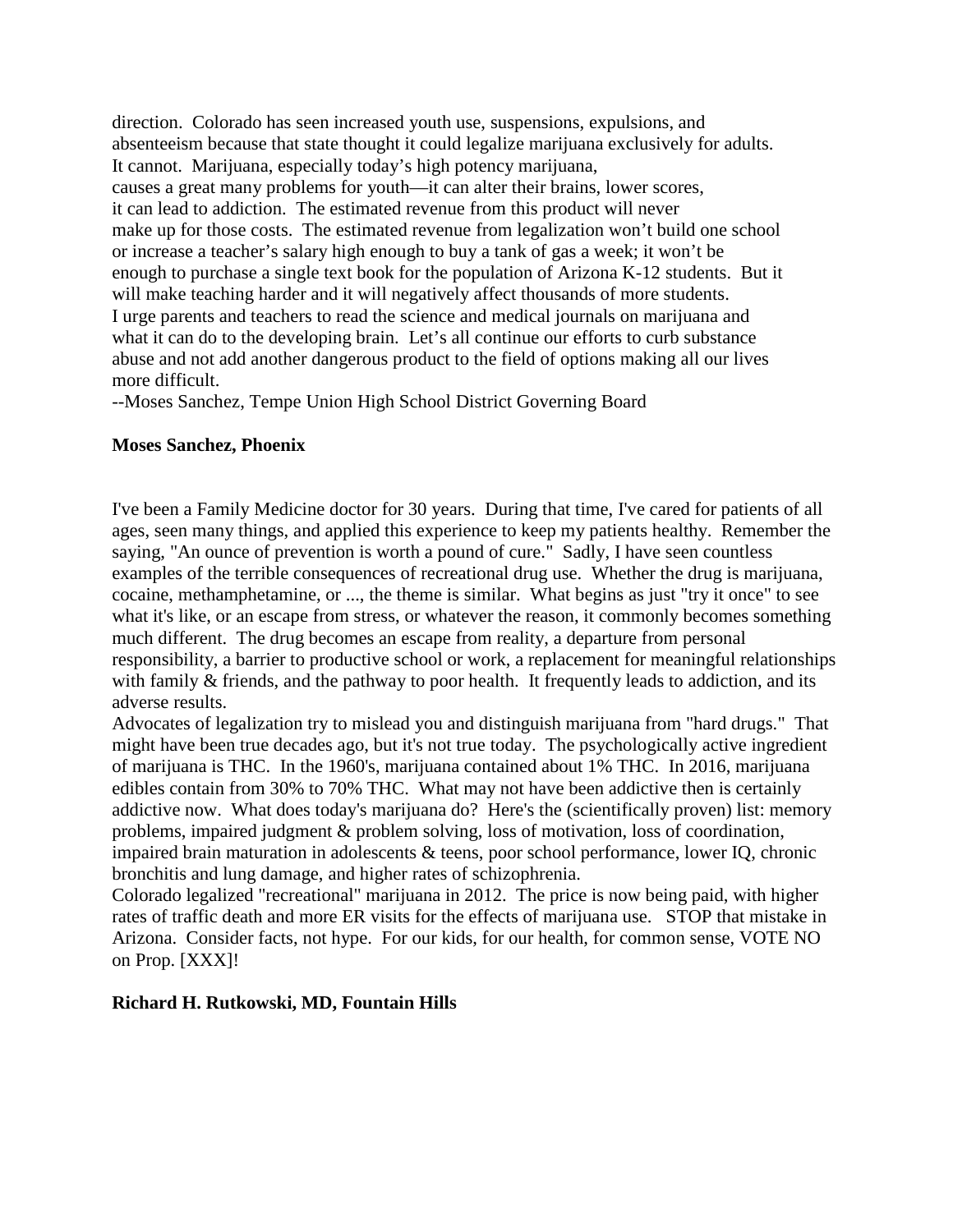As a former teacher and professional in the substance abuse profession for several decades, I strongly oppose making an increasingly potent and addictive drug more available. Colorado tells the tale: Since legalization there, Colorado has become the number one state for youth marijuana use--74 percent higher than the rest of the nation.

This is why Coloradans are doing everything they can to backtrack: they are lowering the tax rate on marijuana because the black market still thrives there, they are banning gummy bears because they are too attractive to children, and they are now trying to limit THC levels in their products. This initiative will not allow us to do either of the last two—we'll be stuck with candies attractive to children as well as high potency marijuana. Adults need to know: today's marijuana is an entirely different drug from what it was in the 1970s and 1980s, at least five times more potent and in many cases far more so.

The data is clear: there is no better way to keep marijuana out of the hands and heads of our youth than by keeping it illegal. Marijuana use by our teens is fairly low in Arizona. Make marijuana like alcohol? That would mean increased use by our youth: Arizona youth use alcohol far more regularly than marijuana—almost double the rate. When we decide to try to legalize another intoxicant exclusively for adults, think about how that has worked with alcohol. But alcohol is not on the ballot here, marijuana is—we can try to contain the damage we already have or we can make things worse. Adults should not add to the problem. Finally, consider: this initiative allows marijuana stores 500 feet from our schools. Who can possibly think that's what Arizona needs right now?

## **Debbie Moak, Director: Governor's Office of Youth, Faith, & Family, Phoenix**

The Bishops of the Arizona Catholic Conference oppose the campaign to legalize the recreational use of marijuana in Arizona because it is harmful to both children and families in Arizona.

Legalizing the recreational use of marijuana sends a message to children and young people that drug use is socially and morally acceptable. As people of faith, we must speak out against this effort and the damaging effects its passage would have on the children and families of Arizona.

Studies have shown that adolescents who use marijuana have significant differences in brain structure and cognitive functioning compared to those who do not use marijuana and experience up to an eight-point drop in IQ. Furthermore, based on what happened in just two years after Colorado legalized marijuana, it is estimated that if Arizona passes this measure, tens of thousands of additional 8th graders here will smoke marijuana for the first time.

Marijuana-related traffic accidents and other problems are also likely to dramatically increase if recreational marijuana use is legalized. In Colorado for example, marijuana-related traffic deaths dramatically increased after recreational marijuana was legalized. Additionally, Colorado witnessed similar dramatic increases in hospitalizations and emergency room visits related to marijuana usage after recreational use was legalized.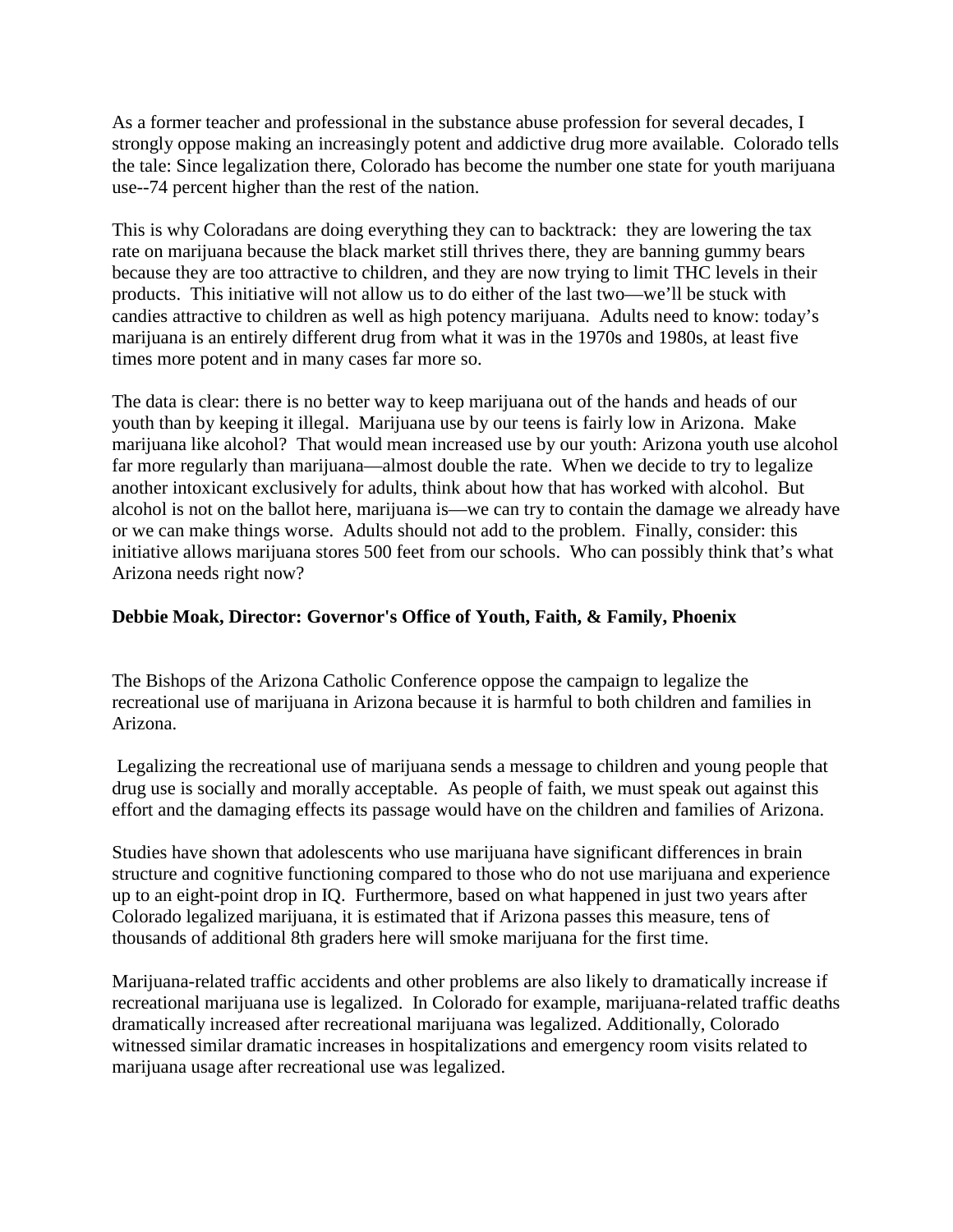In states that have legalized marijuana, there has also been an increase in the use of harder drugs like cocaine and heroin since marijuana was legalized, which only further increased societal costs.

For the reasons mentioned above, and others, it is anticipated that legalizing the recreational use of marijuana in Arizona will lead to more abuse by teens, more emergency room visits, more traffic deaths, and more societal costs. Accordingly, due to the detrimental effect it would have on children, families, and all of society, we strongly oppose this dangerous proposal.

### *Sponsored by "The Bishops of the Arizona Catholic Conference"*

### NO on Proposition [xxx]

The "Regulation and Taxation of Marijuana Act" will establish a regulatory board that will be made up of members of the growers and dispensers of Marijuana; this in affect will not only establish a monopoly for the current growers and dispensaries but also protect them from any liability in what will prove to be a multi-billion dollar business. This will be a classic example of a fox guarding the hen house. We should wait to see the lessons learned in Colorado where Marijuana was approved for recreational use in 2014. It is estimated that there are over 900 business licenses for Marijuana stores in Colorado. With these numbers, there are now more dispensaries in Colorado than there are Starbucks, McDonald's and 7-Elevens combined -- and the numbers keep growing. The dispensaries are now concentrating the active ingredient THC in a liquid form to be sprayed on edible candy and other edibles to attract the attention of our youth in an ever increasing attempt to create more addicts to build their customer base for life. Fatalities and poisoning of children from edibles are now on the rise in Colorado. Science has proven that the minds of children are still forming in their teen years and are very susceptible to the life long damages that Marijuana will cause. In the end this issue should be all about the kids. Children of today face far more challenges than past generations ever had to endure. For us to approve this deceptive initiative will prove fatal to our youth and only put yet another road block between them and a happy and successful life. Please join me in voting NO on the "Regulation and Taxation of Marijuana Act".

## **Paul B. Smith R.Ph., Prescott**

The 'Legalization and Regulation of Marijuana Act' does more to legalize the drug than it does to regulate it.

The initiative regulates the big business of marijuana, but falls short in regulating important health and safety issues such as impairment, advertising, marketing practices and levels of the psychoactive ingredient THC.

There is no accurate blood level measurement for marijuana impairment, like there is for alcohol. And their impairment can vary depending on whether they have also consumed alcohol. Without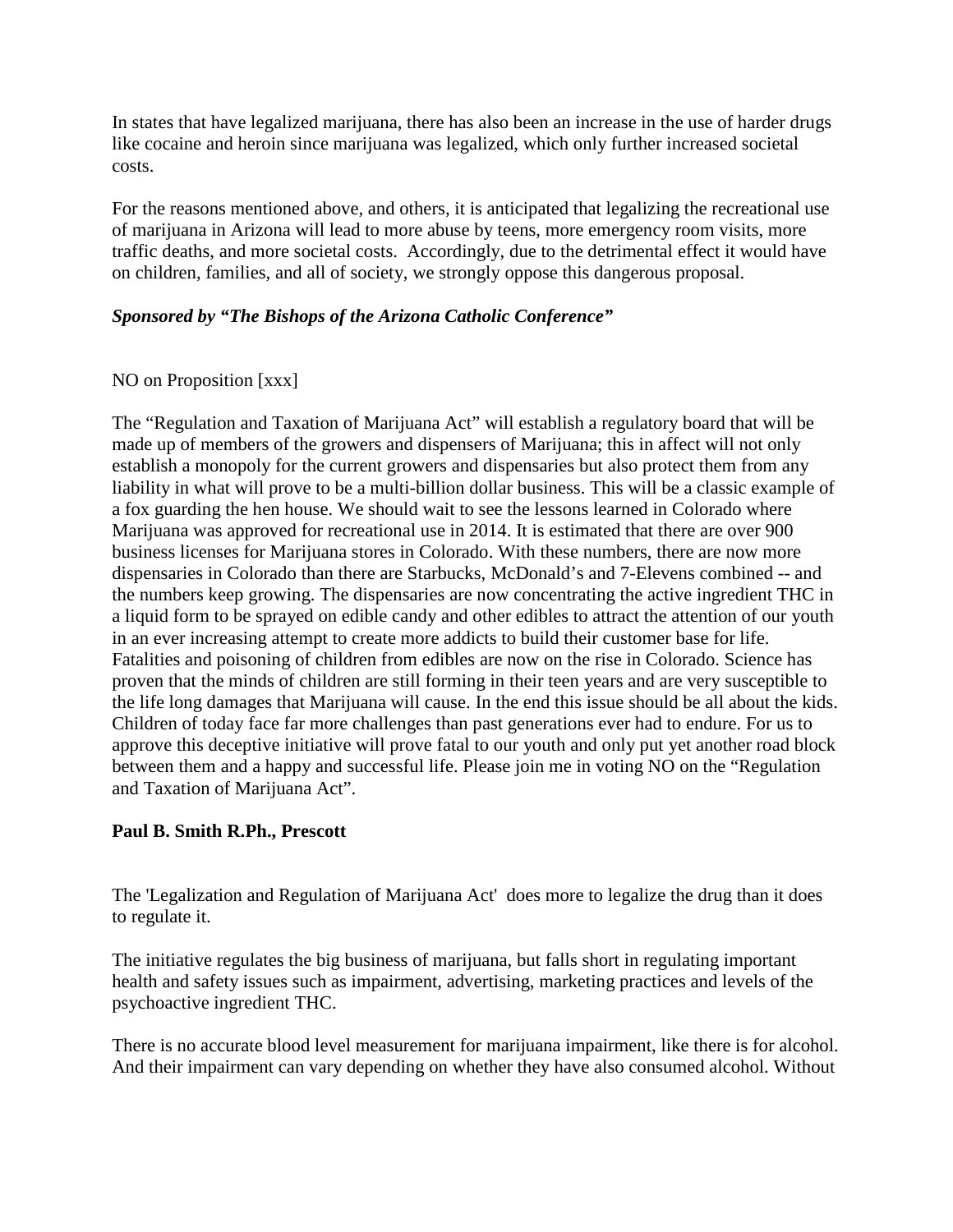being able to measure impairment, how would a police officer or employer be able to determine if a person who has consumed marijuana is safe to operate a vehicle or machinery?

The Marijuana Act does not include any regulations for how marijuana will be advertised and marketed. Without such regulation for marijuana, this leaves the door wide open for ads on TV, radio, billboards and more, with no regulation for content or imagery. Further, one can see serious safety concerns for children. The edibles are sold in colorful, appealing packages, such as chocolates, candies like gummy bears, and cookies, all containing varying amounts of THC.

The Marijuana Act does not regulate the amount of THC that can be infused into a product. The level of THC in the product, especially in edibles, can vary and can cause serious health issues. Overdose problems in Colorado are on the rise, greatly increasing the number of users ending up in the emergency room.

Marijuana is a potent and addictive drug. This act falls short in protecting the citizens of Arizona with needed safeguards. Vote NO on this ballot.

### **Patricia Moomey, Prescott**

## ARIZONA CHAMBER OF COMMERCE AND INDUSTRY: VOTE NO ON LEGALIZED MARIJUANA

The Arizona Chamber of Commerce and Industry strongly urges you to vote no on legalized marijuana. This proposition is part of a disturbing trend of out-of-state interests using Arizona as their personal laboratory for risky experiments.

Recreational marijuana exposes employers to increased workplace accidents, more workers' compensation claims and lower overall workplace productivity. Legalization sends the wrong message to the companies we want to grow and invest here.

On the public health side, Arizona faces increased rates of addiction and costs that come with drug treatment and rehabilitation. Research indicates that there has been a tripling of fatal car crashes involving marijuana, and that the number of drivers with marijuana in their system has seen a dramatic rise. The higher potency of today's drug and the spread of edibles like cookies and candy are especially harmful to children.

The claimed state revenue benefits don't add up. Establishing a new, big government bureaucracy to regulate pot isn't cheap. The law would establish a Department of Marijuana Licenses and Control and a Marijuana Commission. Combined with the costs of drug treatment programs, legalization is a risky and expensive proposition whose costs far outweigh any new revenues.

The proposition leads to a marijuana monopoly, giving a special advantage to firms already in the medical marijuana business.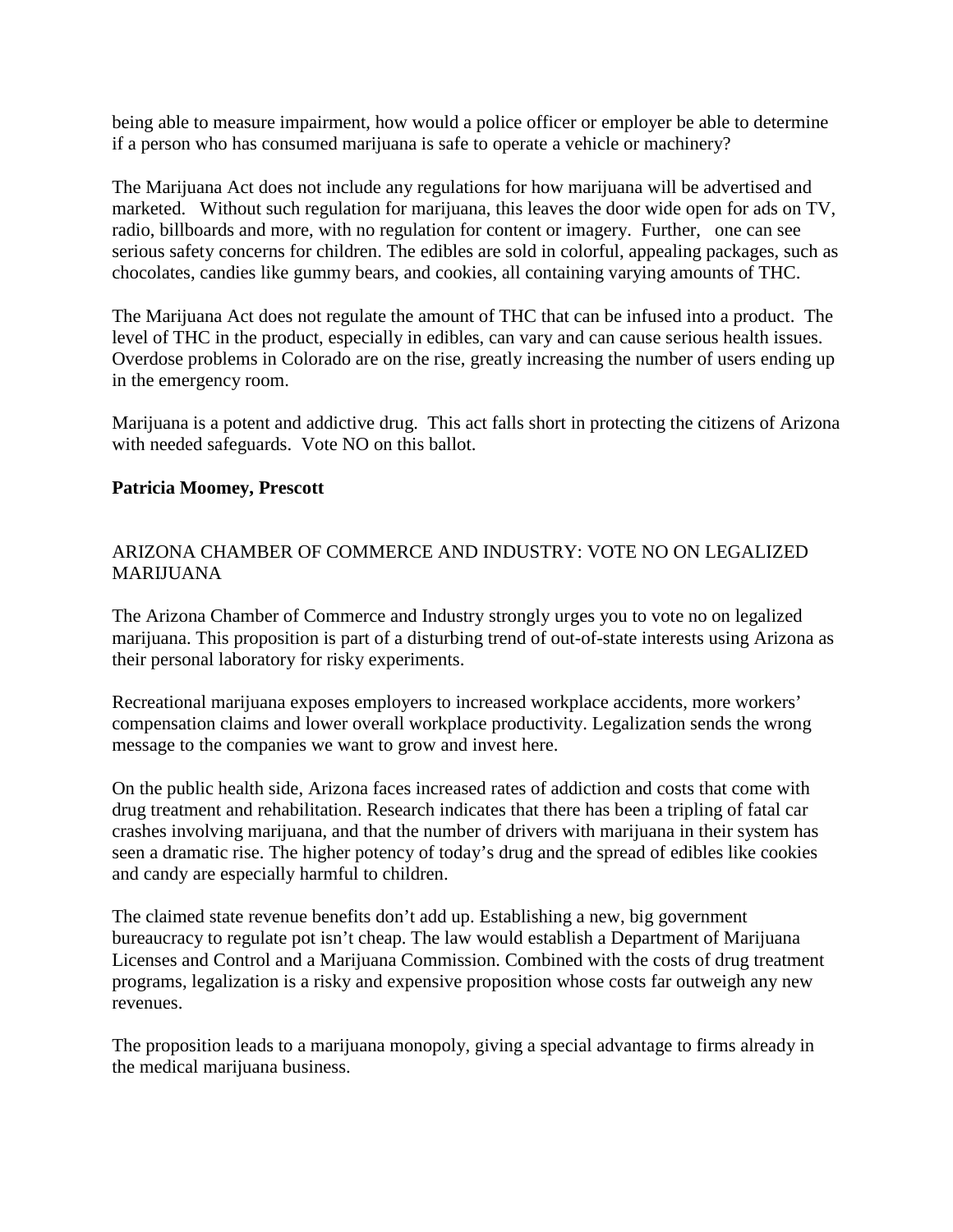The youth marijuana use rate in states where marijuana has been legalized has spiked by 20 percent, compared to a decline in use nationwide. Legalizing marijuana runs completely counter to our efforts to improve our K-12 education system and bolster our workforce pipeline.

There will always be individuals who want to get high. But Arizona should not calibrate a sweeping, untested public policy around them.

| Glenn Hamer       | Dennis Dahlen |
|-------------------|---------------|
| President and CEO | Chairman      |

#### **Glenn Hamer, Phoenix and Dennis Dahlen, Phoenix** *Sponsored by "Arizona Chamber of Commerce and Industry"*

There is only one word for Proposition [XXX] – Disaster

It's a Disaster because it allows for more pot shops than Starbucks and McDonald's combined in Arizona.

It's a Disaster because it allows for the sale of candy, cookies, gummy bears, brownies and sodas laced with high potent marijuana to be sold without any warning labels. Kids won't know the difference.

It's a Disaster because it protects stoned drivers. It's hard to believe, but it's true. This initiative PROHIBITS the state from EVER enacting a legal limit like there is for alcohol at .08.

It's a Disaster because changes cannot be made after it's passed. Everything in the initiative would be codified in state law, practically permanently due to voter protection –regardless of how many innocent people are killed in drugged driving accidents, how many babies are sent to the ER after ingesting edibles that look like candy, and regardless of how many kids are buying marijuana under the age of 21.

It's a Disaster because towns and cities cannot ban a marijuana retail business. In Colorado 70% of cities and towns opted out of retail stores. With this proposition, there will be pot shops everywhere.

It's a Disaster because it will allow the delivery of marijuana like pizzas.

It's a Disaster because Colorado is a disaster with Denver having the highest rate of youth marijuana use in the country.

Help Prevent a Disaster for Arizona – VOTE NO on PROP [XXX]

## **Michelle Mowrey, Scottsdale**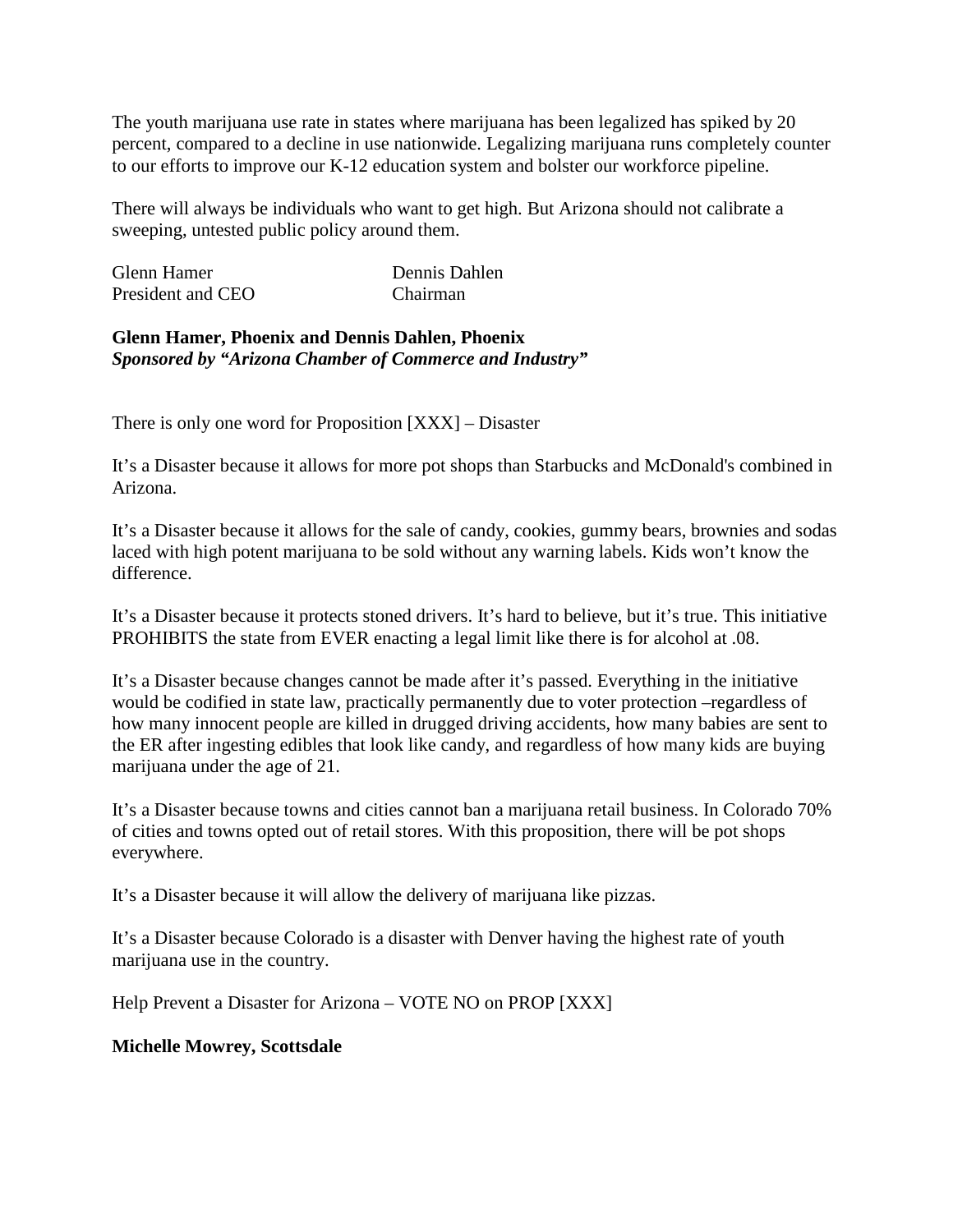The Arizona Farm Bureau opposes Regulation and Taxation of Marijuana Act (I-08-2016) or "Proposition XXX"

When you de-criminalize a behavior, in this case use of a substance, but still require sideboards to keep the use away from minors, structures and processes must be in place and insured to work. It is different from simply abandoning enforcement - it's a paradigm change in enforcement and education. Arizona has medical marijuana. We believe insufficient time has elapsed to evaluate whether complete legalization is either wise or all of its consequences have been properly evaluated.

### **Kevin Rogers, Gilbert and James Klinker, Gilbert** *Sponsored by "Arizona Farm Bureau"*

## THE TUCSON HISPANIC CHAMBER AND ITS AFFILIATE CHAMBERS IN SIERRA VISTA, NOGALES AND DOUGLAS VOTE NO!

This initiative would make Arizona workplaces less safe and put our growing prosperity in jeopardy. It includes provisions that hamper an employer's ability to discipline or fire a worker who uses marijuana and employers could also be sued if they refuse to hire someone who tests positive for marijuana. This initiative is a confusing, tort-lawyer's dream, all for the purpose of selling a harmful drug.

This initiative places the interests of the marijuana user over those of co-workers and employers. Meanwhile, studies have shown that workers who test positive for marijuana have 55 percent more industrial accidents and 85 percent more injuries as well as increased absenteeism rates. This is nothing Arizonans need.

Businesses face enough challenges without having greater liability foisted on them by a complexly written and misguided initiative. If this passes, businesses will be disincentivized to expand or move into Arizona. Or they may turn to Utah or New Mexico for workers. The cost to all of us is just too high.

This is not good for our members, for their employees, or for Arizona. Vote no.

Lea Marquez Peterson Laura Oldaker President/CEO Vice Chairwoman of the Board Tucson Hispanic Chamber Sierra Vista Hispanic Chamber Douglas Hispanic Chamber Ambos Nogales Hispanic Chamber

**Lea Marquez Peterson, Tucson and Laura Oldaker, Tucson** *Sponsored by "Tucson Hispanic Chamber And Its Affiliate Chambers In Sierra Vista, Nogales And Douglas"*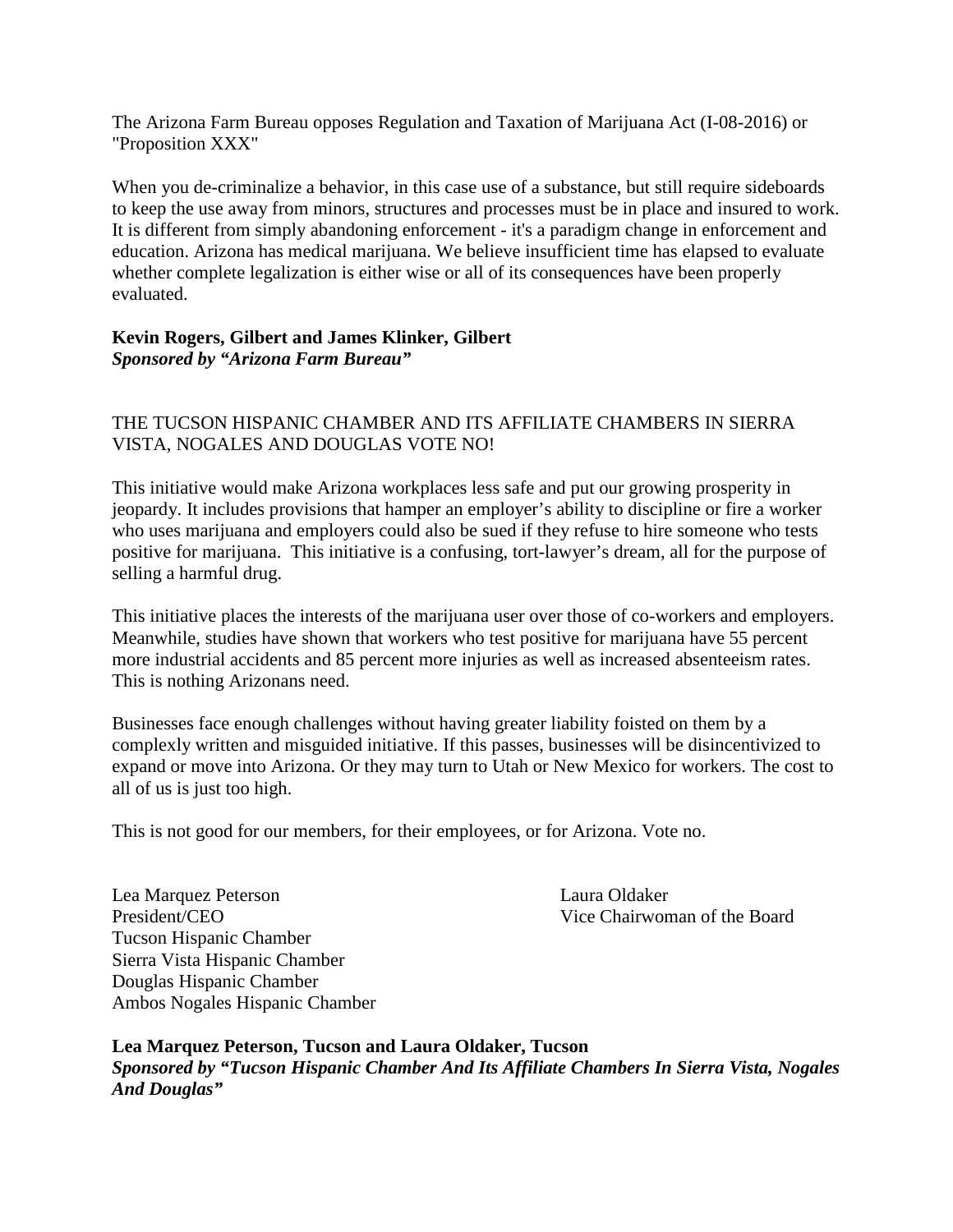I'm not one to read government studies on marijuana's harms. My experience is enough. Why is it we are moving towards legalization of powerful substances when our society has been rocked by the same? Men have exited families, leaving their children who are in desperate need of fathers. Mothers have neglected their children to the point where Arizona has one of the highest child removal rates nationally. Often these tragedies didn't end with marijuana use but a vast majority started with it. One of these tragedies is my own. I have lost a relationship with one of my children and almost lost another. I went from being a nationally recognized All-State athlete and accomplished securities professional to being homeless.

Some use alcohol responsibly but many do not. Some do okay with marijuana but many do not. This is true with every drug. But alcohol is not on the ballot and marijuana is. The last twenty years my charge has been to help those who have "not done okay." I deal with the wreckage of addiction daily and have lost count of the many young people who said, "I wish I had never smoked that first joint."

I serve as an Advisory Board Member to The Salvation Army. In Denver, since marijuana was legalized, demand for The Salvation Army's services has skyrocketed and the population is younger and younger. Colorado now imports homelessness at a rate unseen before legalization. I love the homeless and wish all could be saved, but creating more is not good policy. Overcoming addiction is the most difficult thing I've ever done. I'm one of the lucky ones; let's not create inroads to increased addiction and stop throwing the dice on high risk public policy not everyone is so lucky.

## **Jeff Taylor, The Salvation Army Phoenix Advisory Board, Phoenix**

This Initiative will result in major increases in death and injury from marijuana DUI crashes. This is demonstrated vividly by the facts from Colorado and Washington, which have legal marijuana. In Colorado, marijuana related traffic deaths increased 92% from just after marijuana was commercialized there - a rate nearly 12 times higher than the increase in all traffic deaths. In Washington, fatalities among drivers using marijuana have doubled since legalization.

This Initiative protects marijuana impaired drivers from prosecution. The Initiative expressly prohibits the State from prosecuting marijuana impaired drivers based on a level like Arizona's .08 blood alcohol. Science will determine an impairing level for marijuana, but no level can be enacted into law because of this Initiative.

Marijuana is not safer than alcohol. Marijuana affects cognitive functions just as alcohol. It impairs drivers through distortion of time and distance, loss of coordination, increased reaction times and inability to maintain lateral travel. Also, people do not switch to alcohol because proponents erroneously claim it to be safer. In Colorado, alcohol related driving deaths remained relatively constant while marijuana related driving deaths rose 92%. Also, Colorado alcohol sales have gone up since legalization.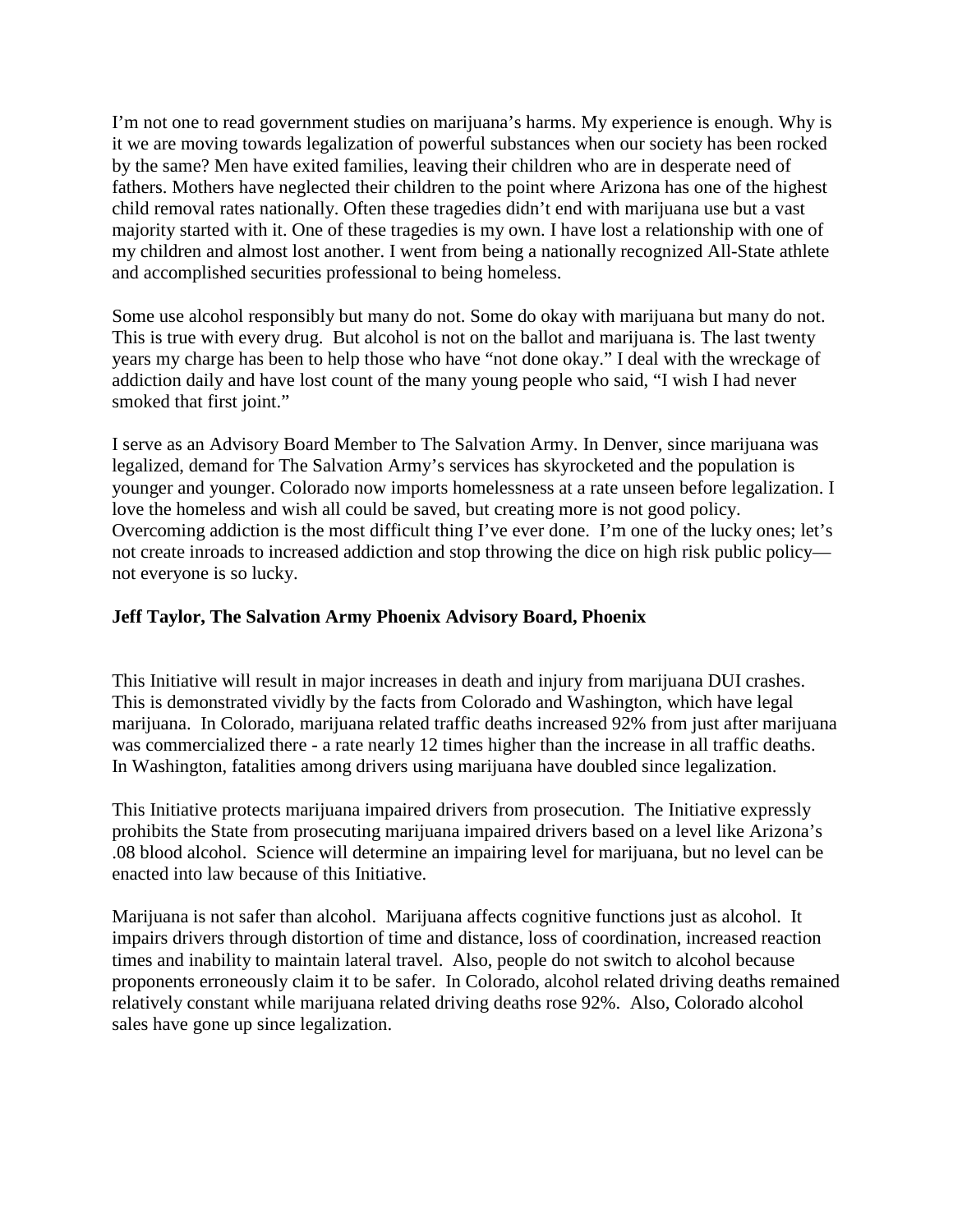Entrepreneurs in marijuana-legalized states are now planning to sell alcohol infused with marijuana and this Initiative allows the same. This is particularly disturbing because the pairing of alcohol and marijuana results in driving impairment greater than the sum of each individually.

Statistics indicate only about 8% of Arizona's population regularly uses marijuana. Yet, that 8% wants to pass an Initiative with terrible impacts for all the citizens of Arizona, causing huge increases in DUI crashes and deaths. This Initiative does not regulate marijuana like alcohol, but instead, protects stoned drivers and badly undermines highway safety.

Todd A Griffith, Retired Director, Dept. of Public Safety, Crime Laboratory System

# **Todd A. Griffith, Phoenix**

Jessica Smith, Arizona SADD Director

Any Arizonan under the age of 21 cannot legally buy or possess alcohol, but that has not kept beer and liquor from being the substances most abused by minors, sometimes with deadly consequences.

This isn't surprising. Alcohol is widely available, so it is widely abused. If the Regulation and Taxation of Marijuana Act (RTMA) passes, marijuana will become just as available. The harm to our youth will be devastating.

Proponents like to trot out a survey showing marijuana use among American teens hasn't risen in the last few years. That's because marijuana remains illegal across most of the United States. In those states that have legalized recreational marijuana, teen usage rates have skyrocketed. In Colorado, teen use of marijuana is 74 percent higher than the national average.

This comes with a huge price.

The teen brain is still developing, so any intoxicating substance causes more damage than it does to an adult's brain. THC, the active ingredient in marijuana, causes impaired coordination, difficulty with thinking and problem solving and disrupted learning and memory.

After smoking marijuana, a teen's thinking abilities bounce back more slowly than an adult's. Regular use leads to a permanent decrease in learning capabilities, a shortened attention span and an impaired ability to effectively communicate. Researchers have also linked youth use of marijuana to mental illness and psychosis.

Our peer-to-peer approach to encourage young people to avoid destructive decisions is already stretched. Legal marijuana will only tempt more teens. In their inexperience, they will drive or take other foolish risks. Not looking beyond today, they will sacrifice their potential. And we all will lose.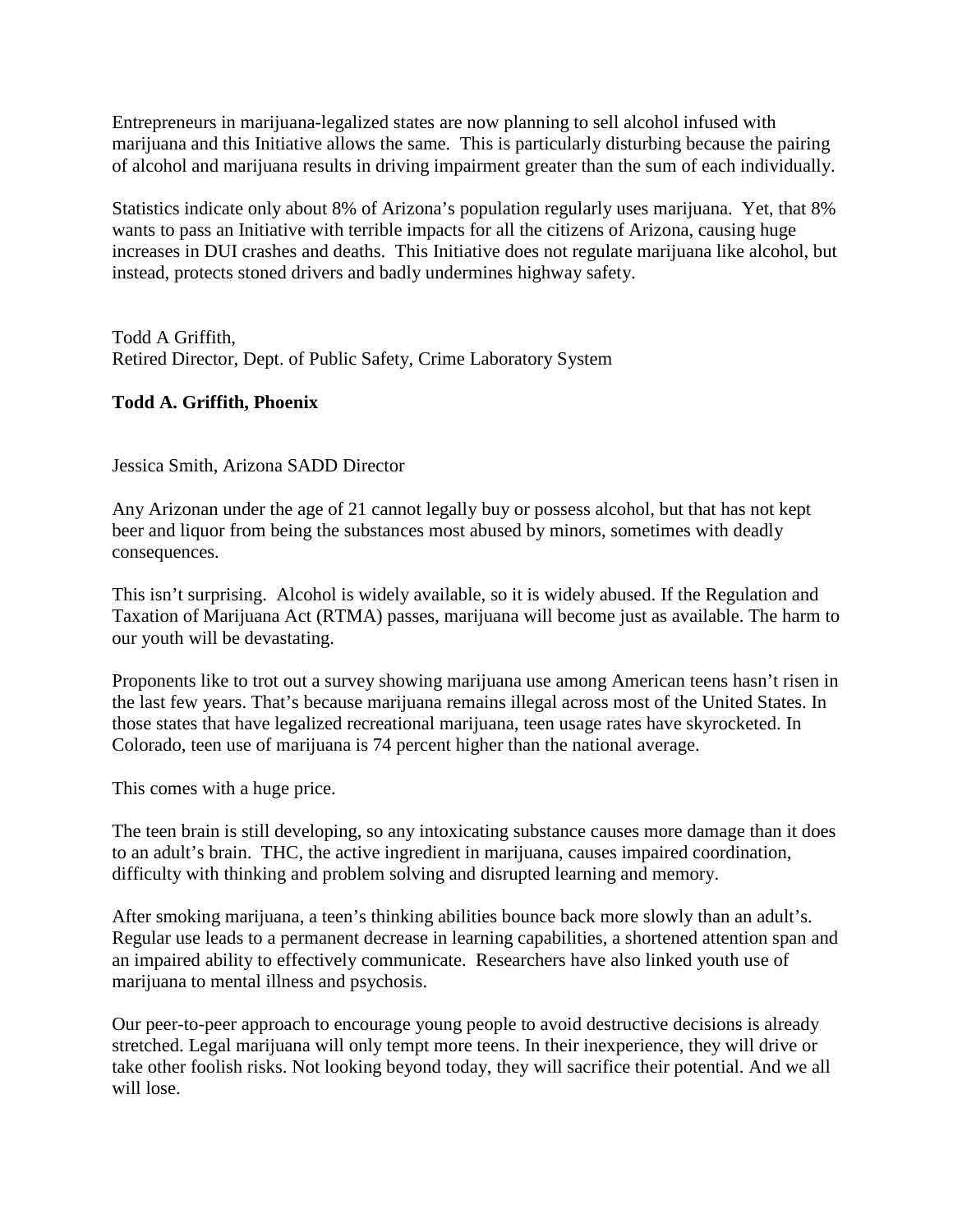Legalizing marijuana is a bad idea for adults. But the consequences for our youth will be worse. Please vote no and protect the future.

#### **Jessica Smith, Glendale**

This proposition is a massive, special-interest giveaway to a multi-million dollar industry.

The marijuana industry wrote this ballot measure to benefit themselves. It's 20 pages long and filled with loopholes and special treatment for companies already in the marijuana business, and it creates a new Commission and a new state Department. It's self-enrichment at its worst, and Arizonans will pay the price.

The impact in Colorado has been substantial: Colorado now leads the country in teenage marijuana use; fatal traffic accidents involving marijuana are rising; teachers and principals say the increase in students in class who are stoned has made their jobs much more difficult; and homeless shelters are struggling with increased rates of occupancy by marijuana users at lower and lower ages.

The claim that marijuana will bring dramatic new money to help pay for education has been exposed in the Arizona Republic as "bunk" and "a lie." In fact the social, health, law enforcement, and other costs will far, far outweigh any tax revenue generated by pot sales. This is a money loser for Arizona, not a winner.

The worst part is Big Marijuana's marketing to kids. Forty-five percent of pot sales in Colorado are edibles such as candy bars, lollipops, and cookies. Students suck on lollipops between classes, go into class stoned, learn nothing, and teachers are increasingly helpless. How is this supposed to be good for Arizona? Make no mistake about it –candy attractive to youth are part of their business plan to hook their next generation of customers. And unfortunately that's our children they're planning to target.

Please take time to do your own research and learn the facts about the impact broad marijuana use would have in Arizona. When you do, I believe you'll be persuaded to vote "NO."

### **Governor Doug Ducey, Paradise Valley** *Sponsored by "Arizonans for Responsible Drug Policy"*

The best government is a small government, just large enough to fulfill vital functions without infringing on freedom or picking winners and losers. This proposition goes in the opposite direction, making government larger and rewarding a favored few, creating monopolies while increasing costs to the state. It's an abuse of the initiative process.

Rather than letting the experts in the state Department of Health oversee marijuana dispensaries, this initiative creates a whole new department, led by a whole new commission required to be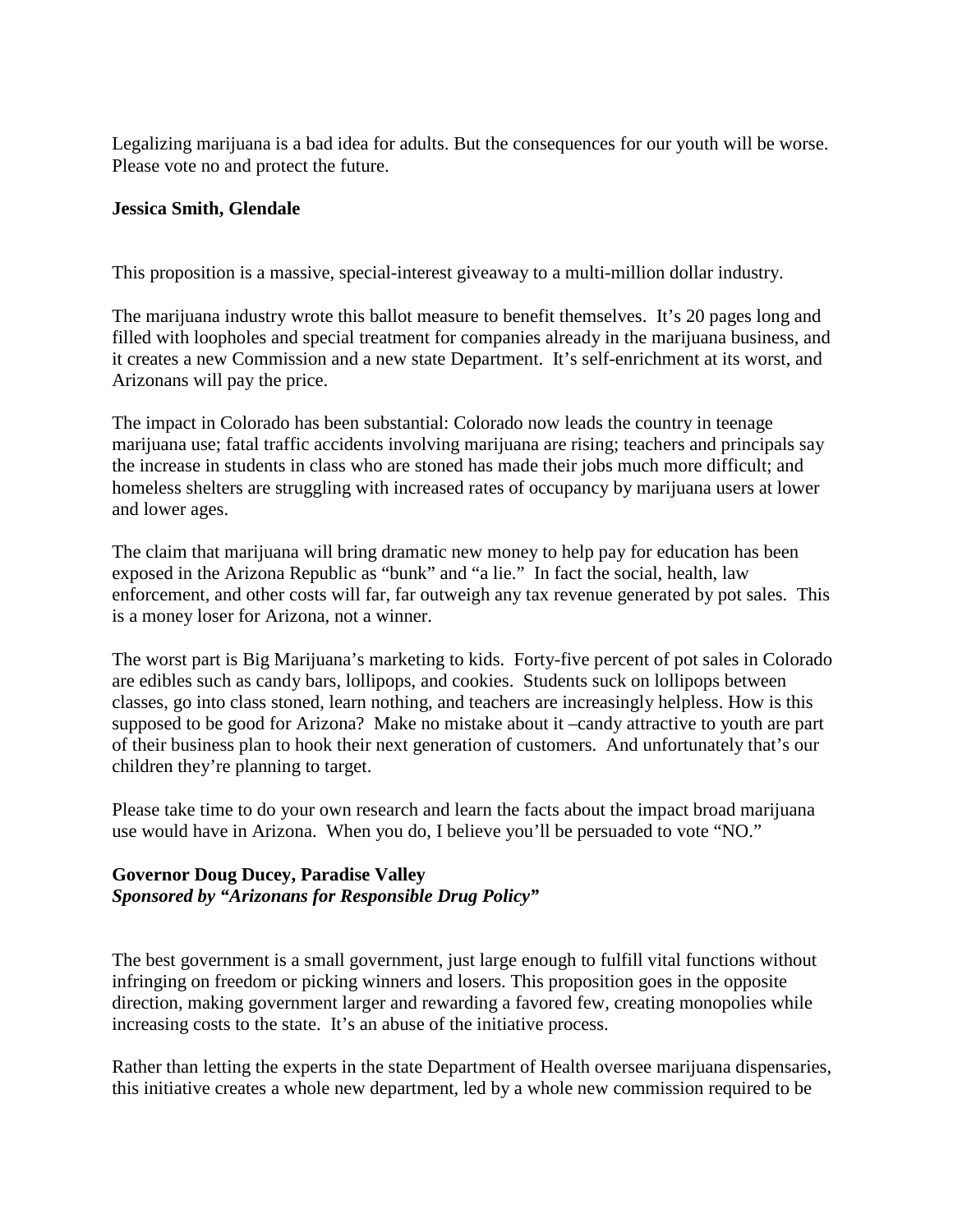staffed by marijuana industry insiders. The initiative gives current medical marijuana businesses a monopoly on retail dispensaries, blocking any competition and all in the service of selling an addictive and increasingly dangerous drug.

Bigger government. Less free enterprise. More addiction. This is anathema to every form of liberty I can conjure.

Beyond political philosophy, practical considerations also argue against approving this initiative. We need look only to Colorado and Washington to see the consequences of legalizing marijuana. Traffic fatalities involving stoned drivers spiked and emergency room visits, especially for children, skyrocketed as young children are accidentally consuming marijuana-infused candies. And, yes, businesses are having more trouble finding drug-free workers.

The proponents don't want to talk about any of this. They want to tell us about the millions of dollars in new tax revenue marijuana will provide for education. Yet what about the costs associated with an increased need for substance abuse treatment? The price of fatal traffic accidents, workplace injuries and hospitalizations? The long term impacts of lower educational outcomes, suspensions and expulsions? These consequences will far outrun any revenue—and the revenue predicted is a true pittance, pocket change, especially given the additional costs put on the state.

The price of legalizing marijuana, larger government and social expenses, is too high. Vote no.

### **U.S. Representative Matt Salmon, Mesa** *Sponsored by "Arizonans for Responsible Drug Policy"*

The Greater Phoenix Chamber of Commerce stands in firm opposition to the Regulation and Taxation of Marijuana Act. This 21-page initiative authored by special interests places the right of an employee to use marijuana ahead of the duty of their employer to provide a safe, successful and welcoming workplace for all employees.

Evidence shows that employees under the influence are a legitimate problem for employers. Workers who test positive for marijuana have been shown to have 55 percent more industrial accidents and 85 percent more injuries.

Furthermore, recreational marijuana legalization – as proposed by this initiative – greatly diminishes our state's ability to attract new businesses, foster innovation and create jobs. One has to look no further than Colorado's failed legal-marijuana experiment, where both the governor and business owners are struggling with the negatives and telling other states to wait. Additionally, if this initiative passes, employers may not be able to deny a job to someone who tests positive for marijuana and it would be difficult to take disciplinary action against an employee who fails a drug test. In sum, this initiative opens the door to a new field of broad and expensive, wrongful-termination lawsuits.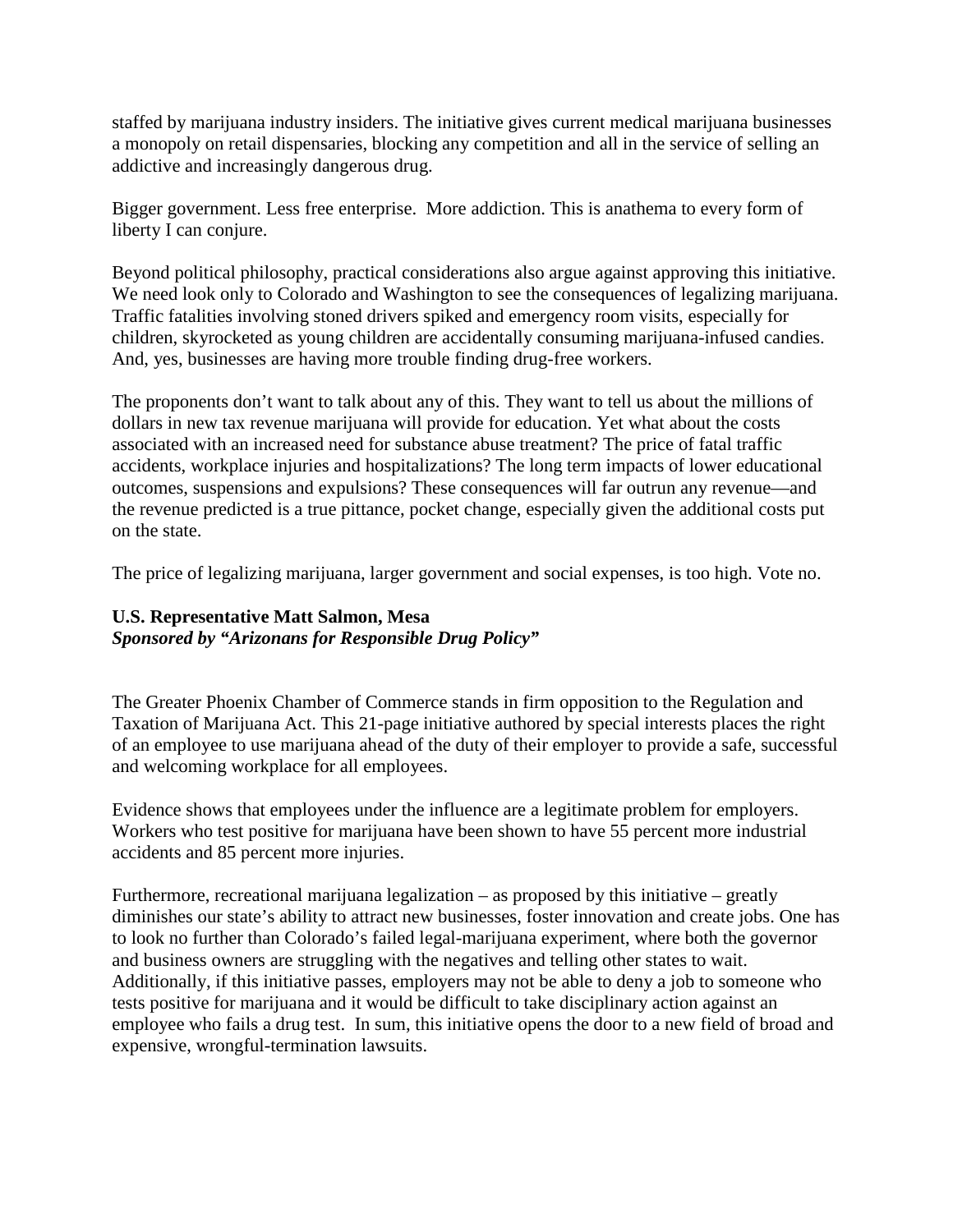There is no scenario where legalizing recreational marijuana makes sense for Arizona's employers, businesses or economy.

To continue moving Arizona's economy forward we must remain an attractive location to businesses and a magnet for new innovation. This proposition acts in direct opposition to that goal. This proposal is bad for our business members, bad for employees and bad for the state.

We ask you to join employers in voting NO.

| Daniel Froetscher                   |  |
|-------------------------------------|--|
| Chairman of the Board               |  |
| Greater Phoenix Chamber of Commerce |  |

Todd Sanders President  $&$  CEO Greater Phoenix Chamber of Commerce

### **Todd Sanders, Phoenix and Daniel Froetscher, Phoenix** *Sponsored by "Greater Phoenix Chamber of Commerce"*

The Arizona Public Health Association, Arizona's independent voice for public health for over 70 years, believes the Regulation and Taxation of Marijuana Act poses public health risks and benefits.

The public health benefits include decriminalization for possession of small amounts of marijuana. Possession of marijuana (even one marijuana cigarette) is currently a felony (excluding medical marijuana patients). Felony convictions result in a lifetime of lower earnings and poorer health outcomes for those convicted and their families. Regulating marijuana sales may also reduce violence within the current illegal marijuana trade.

Other benefits include providing an opportunity to monitor and regulate production, potency, testing and labeling of marijuana before sale. Tax revenue from the retail sale of marijuana distributed to schools (80%) and for substance abuse education (20%) may also have a positive public health impact.

Public health risks from the proposed Initiative include the potential for increased access to marijuana among adolescents, accidental marijuana ingestion among young children, increased potential for marijuana abuse among adults, and risks to the public from impaired driving and workplace accidents.

How well the Regulation and Taxation of Marijuana Act is implemented will affect the law's net impact on public health. If the Act passes, Arizona residents, elected officials, and Arizona's Executive Branch should ensure that the new state agency uses its full regulatory authority to strictly enforce the 21 year old purchasing age-limit, enforce robust product labeling, packaging, and potency standards, regulate advertising and place of use restrictions, engage employers to address workplace policies, and work with law enforcement regarding motor vehicle operation restrictions and penalties. The new state agency should also engage Arizona's public Universities to better understand and measure public health outcomes related to marijuana use.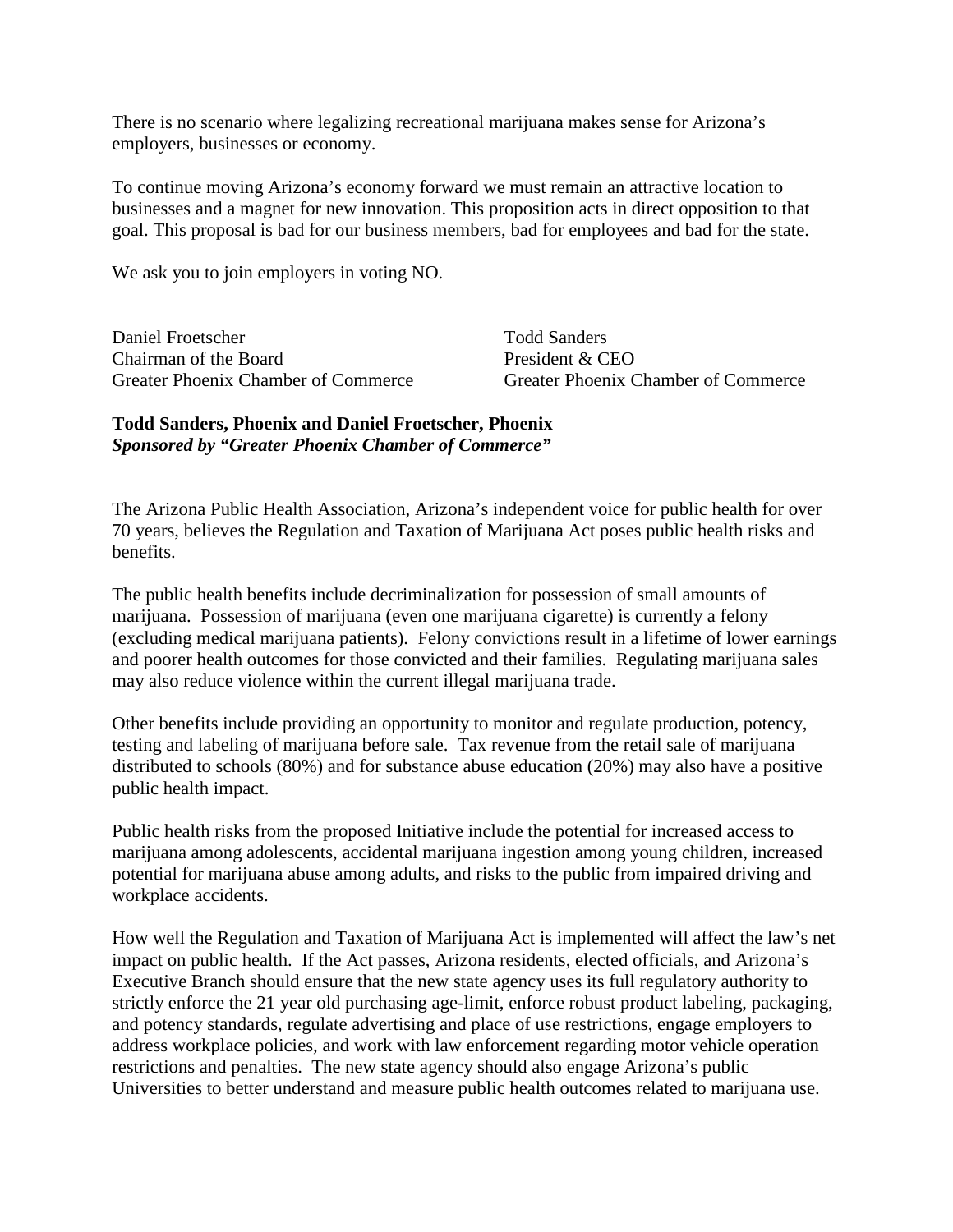For additional information including a descriptive PowerPoint and data from Colorado visit www.azpha.org

# **Will Humble for the Arizona Public Health Association, Phoenix** *Sponsored by "Arizona Public Health Association"*

Reasons to vote against the marijuana initiative:

• "Fatal crashes involving drivers who recently used marijuana doubled in Washington after the state legalized the drug, according to the latest research by the AAA Foundation for Traffic Safety." (newsroom.aaa.com/2016/05/fatal-road-crashes-involving-marijuana-double-statelegalized-drugs)

• The Governor of Colorado on March 8, 2016 suggested other states "think twice" before legalizing marijuana.

• "Marijuana-related calls to poison control centers in Washington and Colorado have spiked since the states began allowing legal sales last year, with an especially troubling increase in calls concerning young children." (AP)

• "The marijuana sold today is far more powerful than the marijuana used 30 years ago. Today's marijuana is estimated to be 244% higher in potency than marijuana seized in the 1980s." (www.PreventTeenDrugUse.org)

• The National Institute on Drug Abuse reports that marijuana use leads to lower life satisfaction, poorer mental health, poorer physical health, and more relationship problems.

• At least 1 in 11 young adults who begin smoking will develop an addiction to marijuana. (Dr. Sushrut Jungi October 8, 2015 article)

• Research by Jodi Gilman at Harvard Medical School showed that marijuana smokers had impaired working memory even when not acutely high

• "Smoking one joint is as harmful to lungs as having up to 5 tobacco cigarettes in succession." (www.PreventTeenDrugUse.org)

• "Marijuana smokers face faster deterioration of lungs – 20 years ahead of tobacco smokers." (www.PreventTeenDrugUse.org)

• "Marijuana use is associated with depression, suicidal thoughts, and suicide attempts." (www.PreventTeenDrugUse.org)

For more information on the MANY hazards of legalizing marijuana see www.PreventTeenDrugUse.org, ardp.org, or drugabuse.gov/drugs-abuse/marijuana.

## **Florence Smith, Phoenix**

Despite what we've been told, legal pot is not a tax bonanza for Colorado. In fact, it's a net loss for state and local governments. As Colorado's Governor Hickenlooper told CNN, "I tell other governors that we are not making any extra revenue from pot sales…" That's because every tax dollar Colorado brings in goes to cleaning up the problems legal weed causes; the money goes to drug treatment, or to public health programs like the ones to prevent teenage use and drugged driving. Not only is there nothing left over, but there are even more costs. Law enforcement costs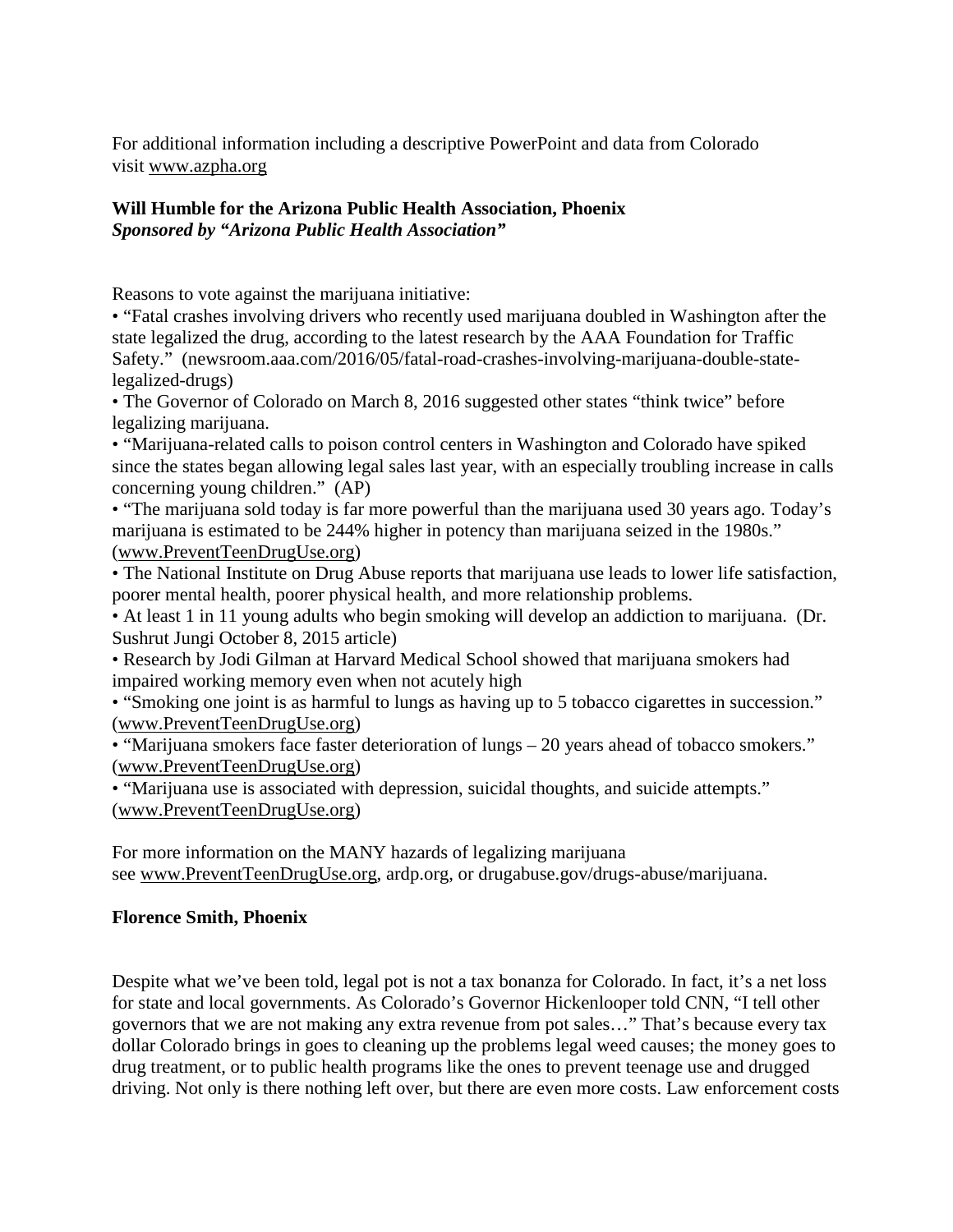go up because police have to enforce drugged driving and underage possession, which both increase. In Colorado, fewer white kids are getting arrested for marijuana possession, but police are arresting more black and Latino teens. And there's the police work done to stop black market sales, which are a big problem in Colorado. Any time you tax a product, someone will try to evade taxes. In Colorado, the joke is that only tourists buy the highly taxed weed sold in stores. You might have noticed that news reports about all the marijuana taxes Colorado is bringing in never mention all the expenses, but in the real world there are two sides to a balance sheet. Alcohol brings in tax dollars, but state and local governments spend six times what they reap in taxes to clean up the mess alcohol causes. Marijuana would be no different. Legal weed would be a drain on state budgets.

### **Roy Thomas, CEO, Cornerstone Recovery Center, Prescott**

The marijuana industry is trying to sell us on legalization by telling us jails and prisons are full of innocent pot-smokers, but it's not true. Here's the data: Half of all U.S. prison inmates are there for violent crimes. The rest is mostly in for property crime like burglary and drunk or drugged driving. Only 15 – 20 percent are in for drug crimes, and almost all of those in prison for trafficking. Only about one percent are in solely for possession, and there's always other circumstances; most of them pleaded down from a more serious charge or were caught with so much they were obviously selling it. And only about 5 percent of this already tiny number involve marijuana; the rest were possessing hard drugs. As the Los Angeles Times wrote last November, it's "pure bunk" that "tax money, cop time and jail space are wasted corralling and incarcerating marijuana users. Maybe that was true decades ago. But today it's a myth. No one gets busted and jailed for merely smoking a joint." You shouldn't believe anyone who tells you otherwise.

#### **Paul Covelli, Executive Director, Bridges Network Recovery Center, Prescott**

It is a myth that legalizing marijuana would get rid of drug cartels. This country has a huge black market in cigarettes because they are heavily taxed, and legal marijuana would be no different. The black market is thriving in Colorado because pot-smokers want to avoid paying marijuana taxes. However, there is a way to get rid of criminal drug cartels. There were no cartels in the 1940s because barely anyone in the U.S. used illegal drugs. We can do that again. Between 1978 and 1992, daily teenage marijuana use decrease by more than 80 percent because parent organizations pressured the news and entertainment media to stop glamorizing the drug. Sweden and Norway have the toughest marijuana laws in the western world, and their rate of teenage use is only a fifth of the rate in the U.S. and Canada, which are countries with some of the loosest marijuana laws. Strict marijuana laws and a news and entertainment media that tells us the downside of drug use rather than how wonderful it is will prevent most drug use, including most marijuana use. That, in turn, will starve the traffickers. So the best way to eliminate criminal drug cartels is to vote against this initiative and keep marijuana illegal.

#### **Alan Brozik, Clinical Director, New Hope for Recovery, Prescott**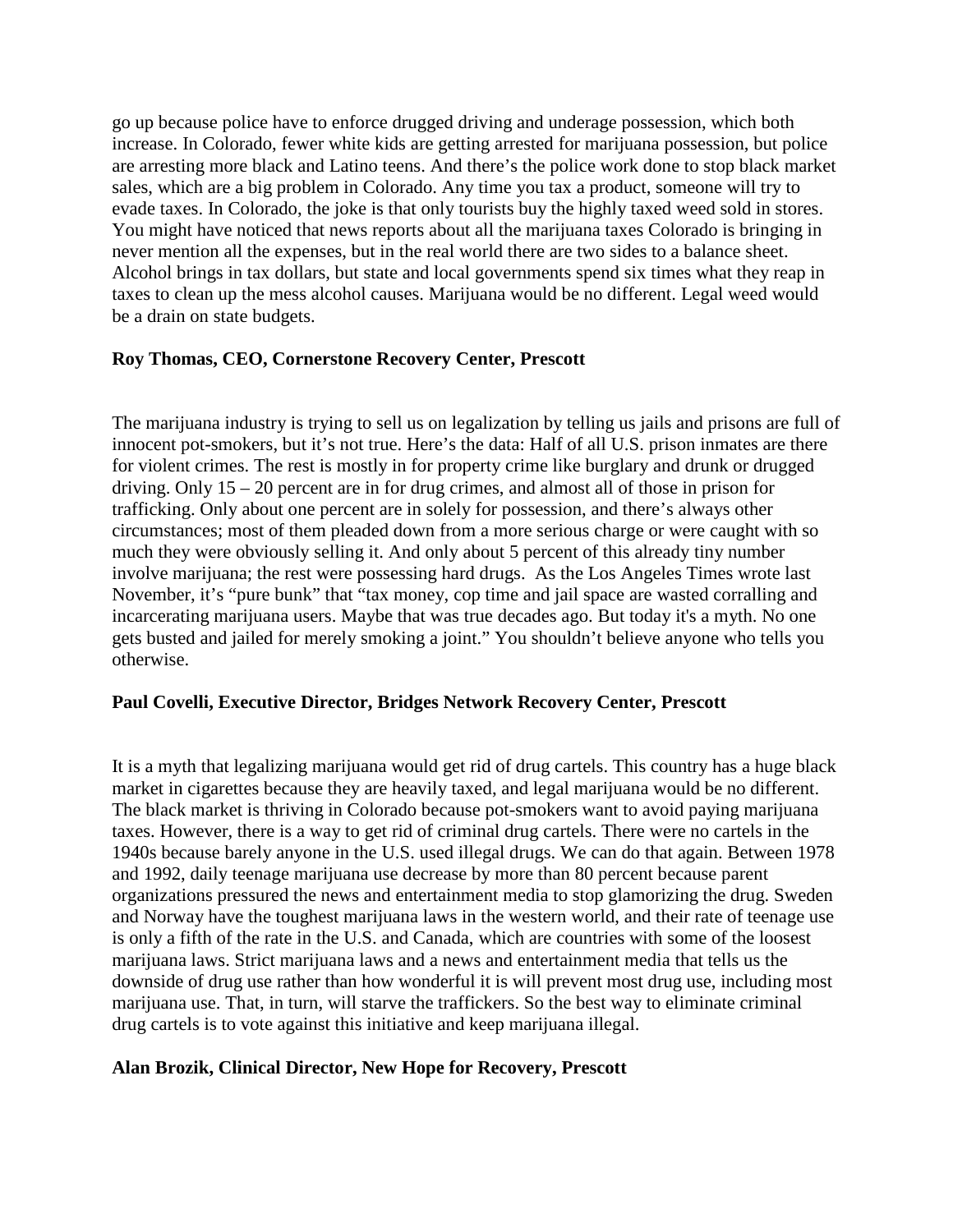As the Sheriff of Pima County, I strongly oppose The Regulation and Taxation of Marijuana Act (RTMA) on the ballot November 8, 2016. I implore all voters to vote "NO", primarily for the protection and future success of our youth.

The RTMA is fraught with pitfalls and minefields for our Arizona youth including allowing pot shops within 501 feet of schools. With our education system facing so many challenges, the RTMA will compound the obstacles for our youth's educational success in graduating high school and college.

Colorado after 4 years of legalization has experienced significant increases in marijuana-related ER visits, traffic fatalities, child exposures, school suspensions/expulsions and teens use of other illicit drugs than in any other state. THC, the active chemical in marijuana has a profound negative effect on the still developing brains of teens/young adults, including cognitive decline, poor attention/memory and decreased IQ. THC in marijuana is responsible for the psychological effects it poses including dependence, psychosis, other drug use, low educational/employment outcomes and welfare dependency.

The RTMA's legislation includes the sale of high potency "edibles" containing marijuana such as high potency candies, brownies/cookies. Poison control facilities across the country reported staggering amounts of kids and teens exposed to marijuana and could accidentally ingest them.

The impact marijuana use makes on transportation safety is alarming. The drug impairs attentiveness, motor coordination, reaction time and impacts the perception of time and speed. National studies found that marijuana negatively impacts driving performance, and the risk of crashes and traffic fatalities.

Please do not fall prey to the propaganda by the RTMA supporters who do not reside in Arizona. As Pima County Sheriff, I urge you to VOTE NO to RTMA initiative this November it is a dangerous decision for our state and for our Arizona youth.

#### **Chris Nanos, Pima County Sheriff, Tucson**

Prop. [xxx] seeks to establish a protected recreational marijuana market for current marijuana dispensary owners making it nothing more than crony capitalism at the ballot box. Under the misleading claim of wanting to "legalize" marijuana and end government restrictions, dispensary owners and out of state special interests are seeking to create a whole new Department of Marijuana with a new Marijuana Commission. With three seats guaranteed for current dispensary owners, the Marijuana Commission will be empowered to write new rules and regulations on top of the 20 pages of new laws in the initiative to protect dispensary owners' new recreational stores. To enforce all these new regulations, the Department of Marijuana is authorized to hire special agents tasked with enforcement and investigate anyone involved in any transfer of marijuana for value. Not even the Department of Liquor has that kind of authority. If creating bigger government is not enough, dispensary owners have refused to tell us how much we will pay in more people becoming addicted to new strains of super potency marijuana and the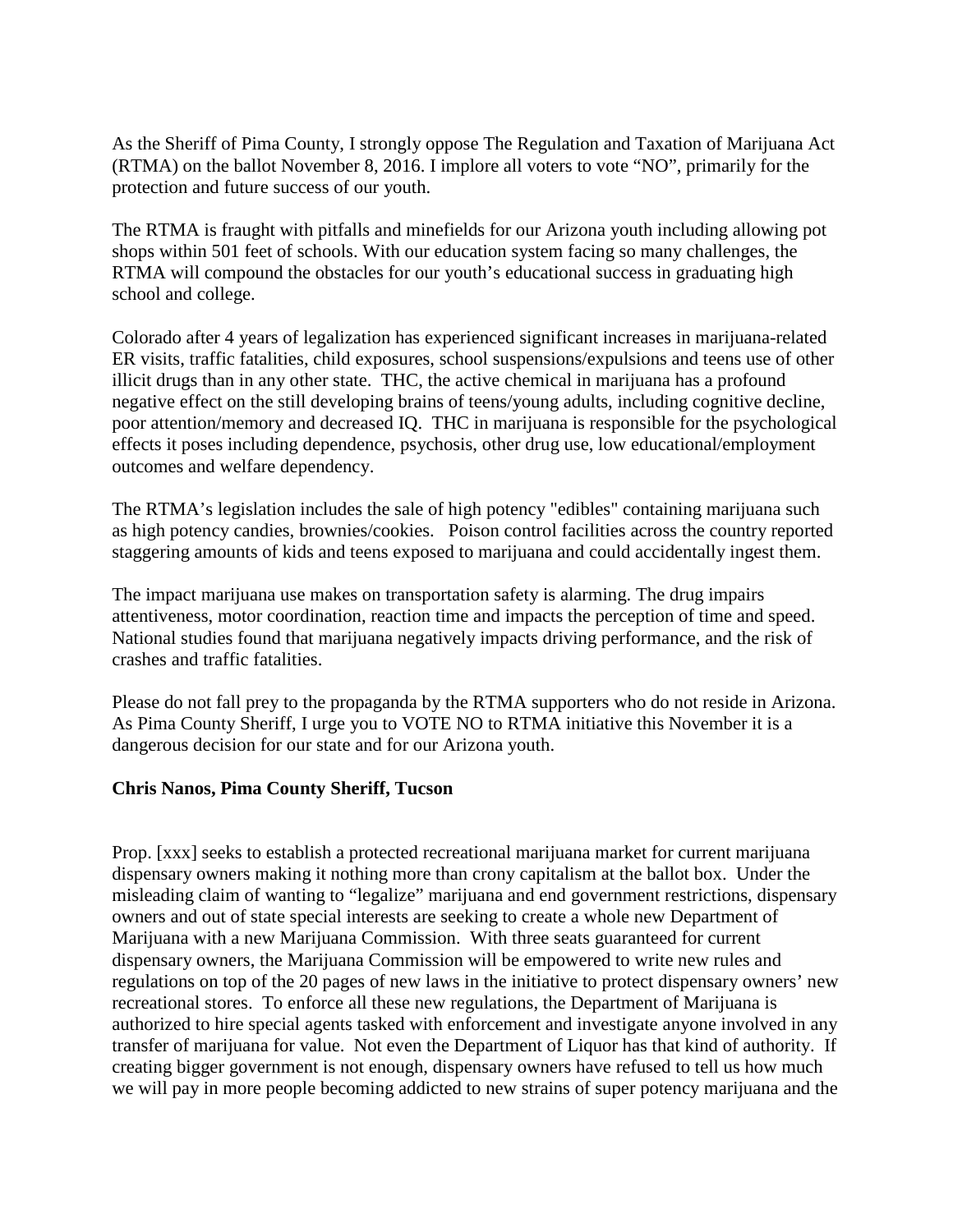resulting costs of children being admitted to the ER for eating marijuana laced candies. Neither of these problems are hypothetical. We only have to look to Colorado to see the impacts to infants, small children, pets, students, and those injured and killed by marijuana impaired drivers to know the costs are greater than any taxes that might be raised. Colorado has already started taking steps to restrict the types of candy made with marijuana that can be sold and to try and limit the potency of marijuana that can be sold. But thanks to dispensary owners, the Arizona initiative will not allow for those kinds of changes and we will be stuck with another bad idea. Vote no on Prop. [xxx].

### **Bill Montgomery, Maricopa County Attorney, Chandler**

The Risks to Public Health Are Too Great – Vote NO on Marijuana Legalization

The Arizona Hospital and Healthcare Association is committed to building better healthcare and health for the patients, people and communities of Arizona. Our goal is to help make Arizona the Healthiest State in the Nation. Unfortunately, the initiative to legalize marijuana for recreational use damages these critical public health efforts. Before Arizona voters cast their ballots, they should know this – states that have already legalized recreational marijuana have seen increased:

- Marijuana-related hospitalizations;
- Access to and usage of marijuana among teens;
- Accidental poisonings of children;
- Marijuana-related DUIs.

There is much more we don't yet know concerning the negative societal and public health effects when marijuana is made a commercial product. Why should Arizona be the guinea pig for this kind of risky drug experiment? The safer course of action is to wait and watch. Before long, we will know the full range of impacts in states that have legalized recreational marijuana – and Arizona voters will have the ability to make a fully-informed decision.

In the meantime, Arizona already faces significant public health challenges. Too many families are struggling with substance abuse. Expanding access to recreational marijuana will only exacerbate these issues and put more Arizona teens and families at risk.

On behalf of the 71 hospitals and healthcare facilities we represent in communities across Arizona, and out of concern for the well-being of patients and families, the Arizona Hospital and Healthcare Association opposes the legalization of recreational marijuana and asks Arizonans to vote "no."

Greg Vigdor, President/CEO, Arizona Hospital and Healthcare Association

Ron McArthur, Chairman of the Board of Directors, Arizona Hospital and Healthcare Association

**Greg Vigdor, Phoenix and Ron McArthur, Show Low** *Sponsored by "Arizona Hospital and Healthcare Association"*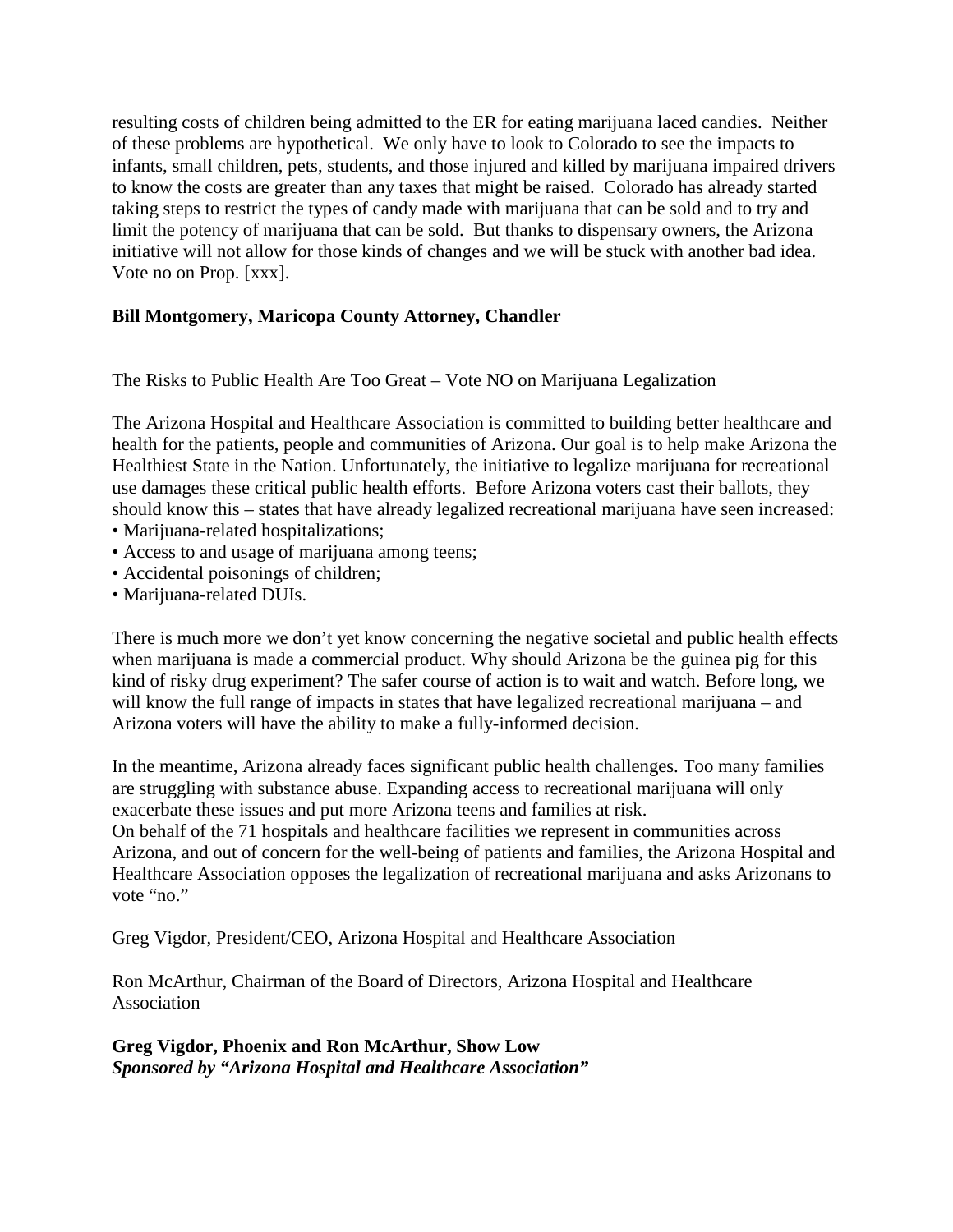Because we stand for safe and healthy communities and expanded educational outcomes for our state's children, we strongly oppose this initiative. If it passes, it will negatively affect everything from our communities' health, education, welfare, and workforce, especially harming our most vulnerable populations.

After legalization in Colorado and Washington, the number of young children ingesting marijuana skyrocketed. Marijuana edibles – candy laced with pot – looks no different than ordinary candy. Legalizing marijuana also increases adolescent regular use; Colorado has now become the number one state for youth marijuana use.

That is not the only threat to children. The Arizona initiative will change custody law and instruct judges they will not be able to consider marijuana use in child custody decisions. Again, children are sacrificed for profits and more legalized drug use.

As for adults, marijuana-related driving deaths doubled since legalization in Washington State. Legalizing marijuana makes our streets and highways far more dangerous.

The proponents of legalization claim that legalization will free police to concentrate on more serious crimes. But, perversely, black markets have thrived in Colorado and Washington. Legalization does not correct injustice and it increases illegality at the same time.

Finally, as we all work to improve education conditions in Arizona, increased marijuana use sends us in the wrong direction. Study after study shows the adverse effects of marijuana – especially high potency marijuana – on education: lower graduation rates at the elementary, secondary, and collegiate levels; damaging changes in cognition and memory; higher propensities to drop out; and greater discipline challenges in our schools.

Legalizing marijuana does not improve the health, education, or safety conditions in Arizona. It just makes one more dangerous substance more easily available, bringing more harm to everything we care about.

We urge our brothers, sisters, and all citizens of Arizona to vote no.

## **Obed Escobar, member of Compañerismo Evangélico Pastoral, Phoenix** *Sponsored by "Center for Arizona Policy"*

Before I became a U.S. Congressman, I led the Governor's Office for Children in the State Cabinet. What I learned there informs and fuels my opposition to legalizing marijuana for recreational use, especially as this initiative is written. Make no mistake: legalizing marijuana means more sales, more use, and worse, more use by children of this dangerous drug. I've seen this throughout my career. Today's THC in marijuana is so much more powerful than decades past as it actually now alters developing brains as every credible medical and pediatric organization that has studied the drug tells us. Marijuana disrupts the ability to learn, impairs coordination, and causes difficulty with thinking and problem solving. Proponents say their initiative only legalizes marijuana for adults. Alcohol is legal only for adults, yet teens have no trouble getting it. Why would we expect legal marijuana to be different? Teen use of marijuana will skyrocket, just as it did in Colorado. Why would any sane state want more of that? Proponents want us to ignore the real facts here. I understand that they stand to make a great deal of money, but at all the expense of all us, especially our children. As an employer, I could always tell the difference between the impaired and the unimpaired. Marijuana smokers were less likely to show up or, if they did, to keep focused on their work. Today, an employer can fire or discipline such workers. If this initiative passes, the marijuana user is protected and the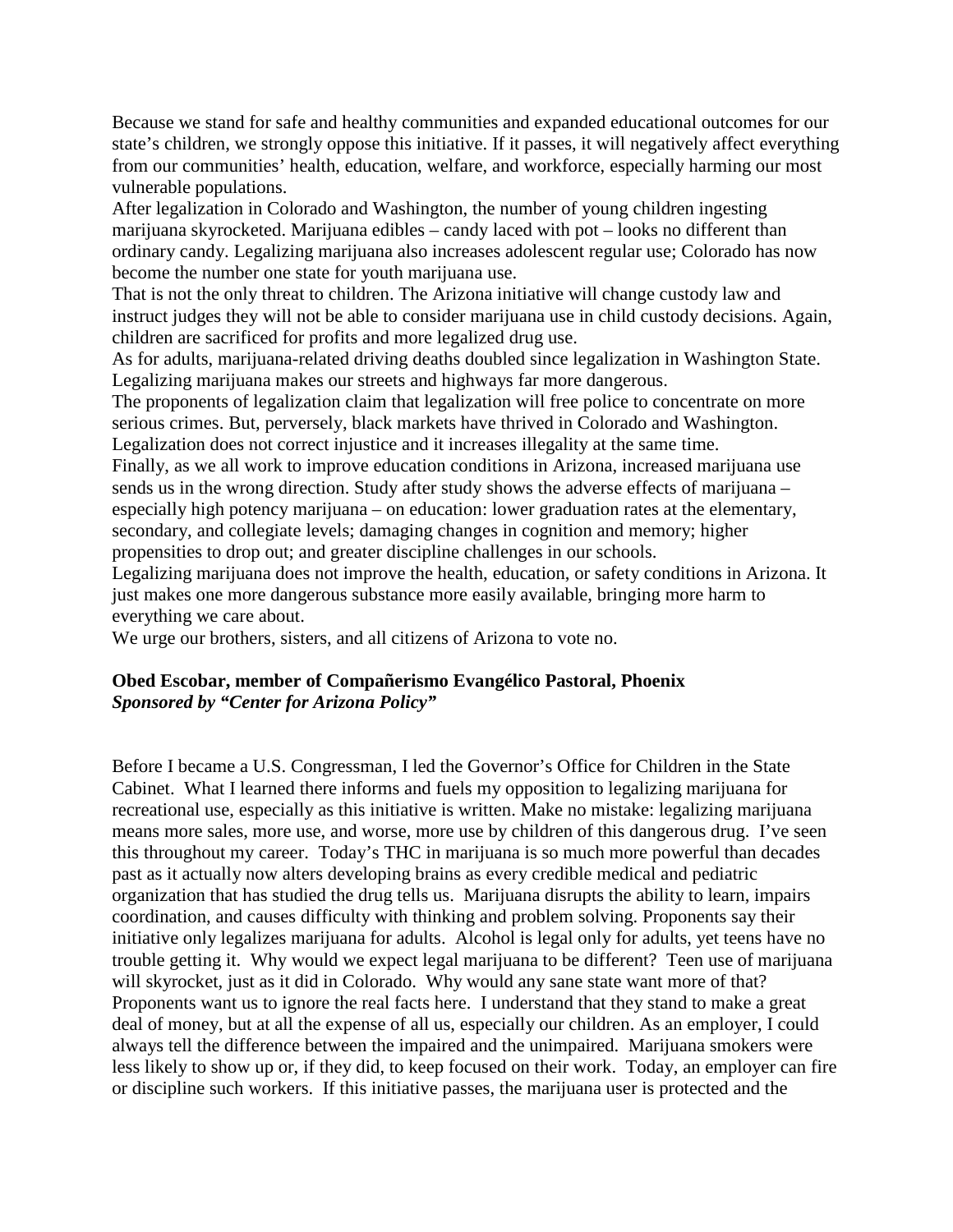employer will have a much more difficult time disciplining or firing that employee. Colorado decided to experiment with legalizing recreational marijuana. The challenges that state faces continue to grow. Why would Arizona want to become the next guinea pig? Vote no.

## **U.S. Representative Trent Franks, Peoria**

# *Sponsored by "Arizonans for Responsible Drug Policy"*

What Scientific & Medical Experts Say:

Marijuana use creates neurocognitive impairments and intoxication in users.

Marijuana use is expected to increase if it is legal to use.

Marijuana is addictive and has adverse effects upon the teenage brain and is a risk for both cardio-respiratory disease and testicular cancer.

Marijuana use is associated with increased incidence and worsened course of psychotic, mood, anxiety, and substance use disorders across one's lifespan.

Marijuana use is associated with the onset of psychiatric disorders, particularly in teenagers.

Marijuana-related hospitalizations and Emergency Room visits have increased substantially in recent years, especially with toddlers consuming edibles.

Marijuana dependence is associated with greater harmful economic and social problems than alcohol dependence.

Marijuana exposure caused one in six infants and toddlers to be admitted to Colorado hospitals with coughing, wheezing and other symptoms of bronchiolitis.

Marijuana use during adolescence increases the risk of developing a psychiatric disorder in adulthood, including anxiety, depression, and schizophrenia.

Marijuana exposure during childhood to can lead to coma, decreased breathing, or seizures. Marijuana use may cause enduring neuropsychological impairment while driving.

Marijuana changes the structure and function of the adolescent brain.

Marijuana exposure in adolescence is associated with a risk for later psychotic disorder in adulthood.

Marijuana may actually worsen Post Traumatic Stress Disorder (PTSD) symptoms or nullify the benefits of treatment.

Marijuana use in adolescence approximately doubles the risk of being diagnosed with schizophrenia or reporting psychotic symptoms in adulthood.

Marijuana is not benign and there is scientific evidence, compiled over nearly 30 years, to prove it poses serious risks, particularly for developing brains.

Andrea and Dwight Kadar

## **Andrea Kadar, Sedona and Dwight Kadar, Sedona**

We want Arizona Voters to understand exactly why so many of Arizona's Marijuana Activists and Marijuana Consumers do NOT support Prop. [XXX]!

- Prop. [XXX] has no meaningful Marijuana Decriminalization. (Most FELONY penalties remain in place.)

- Prop. [XXX] has the potential to DESTROY Arizona's MEDICAL Marijuana Program.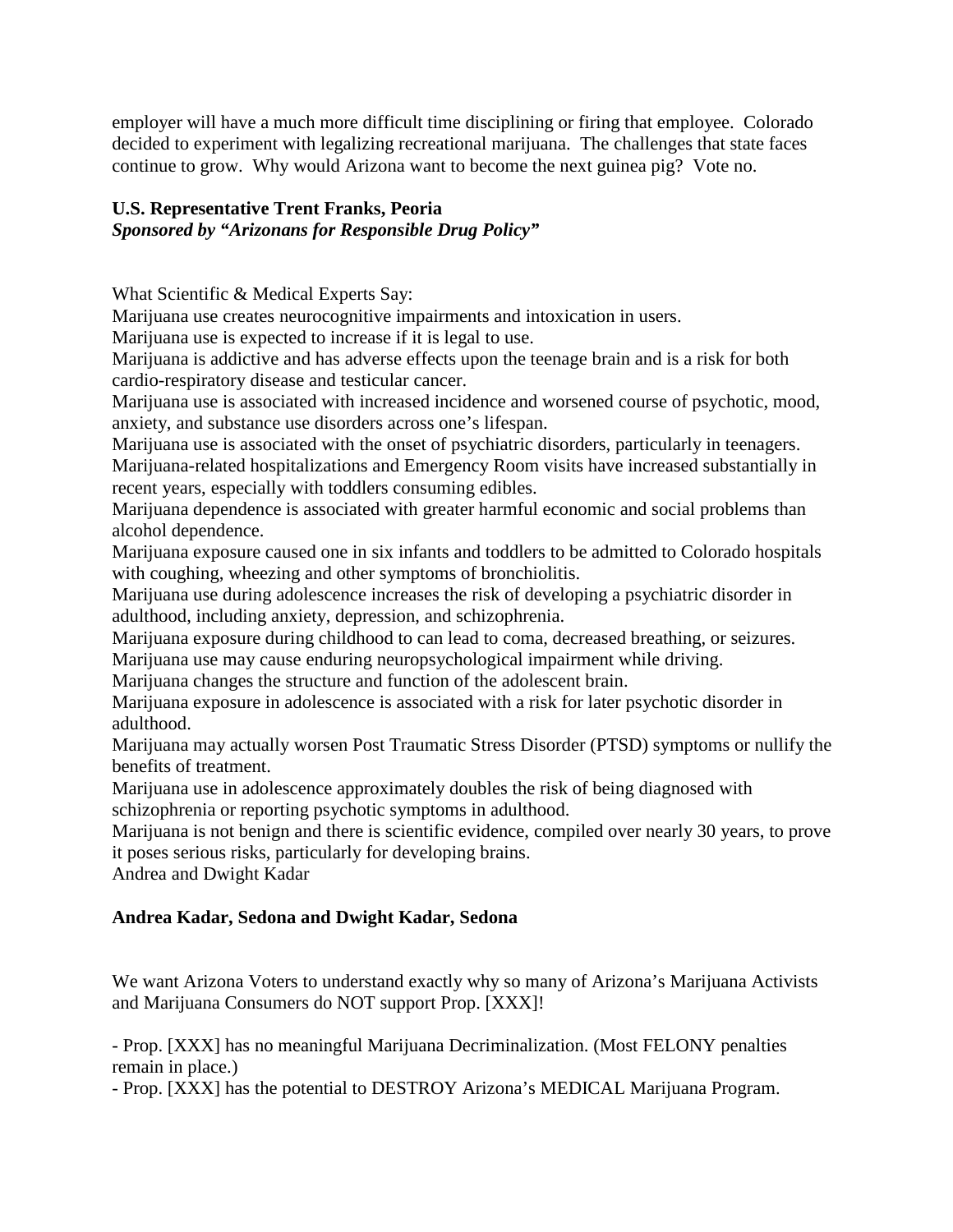- Prop. [XXX] has the potential to DESTROY Arizona's Smoke Shops.

- Prop. [XXX] gives the Medical Marijuana Dispensaries an "Oligopoly" on the Arizona Marijuana Market

- Prop. [XXX] only includes "FAKE" Marijuana Cultivation Rights for Adults.

- Prop. [XXX] allows your EMPLOYER to FIRE YOU for using Marijuana, even if used legally at your home.

- Prop. [XXX] does next to nothing to take Marijuana out of the hands of Drug Dealers.

- Prop. [XXX] fails to adequately address DUI PROTECTIONS, PARENTAL PROTECTIONS, EMPLOYEE PROTECTIONS, RAID AND SEARCH PROTECTIONS, LOSS OF RIGHTS PROTECTIONS, POST CONVICTION RELIEF, etc.

Essentially, Prop. [XXX] fails to include ANY meaningful Marijuana Consumer protections.

Prop. [XXX] is so BAD that even the people who use Marijuana won't vote for it…

If you or someone you care about consumes Marijuana in Arizona, please "Vote NO" on Prop. [XXX]!

## **Jason Medar, Phoenix**

*Sponsored by "Marijuana Consumers Against Fake Marijuana Legalization, NO on I-08- 2016"*

ARIZONA'S MEDICAL MARIJUANA PROGRAM IS UNDER ATTACK!

Prop. [XXX] has the potential to DESTROY Arizona's MEDICAL Marijuana Program!

Prop. [XXX] takes the Arizona Medical Marijuana Program away from AZDHS (Arizona Department of Health Services) and gives it to the new "Department of Marijuana Licenses and Control."

That new "Department of Marijuana Licenses and Control" would be run, in part, by the existing MEDICAL MARIJUANA DISPENSARY OWNERS!

Allowing the people who make the MONEY to also make the RULES is a serious CONFLICT OF INTEREST!

If the Arizona Medical Marijuana Dispensary Owners control the Arizona Medical Marijuana Program, it could result in Medical Marijuana Patient rights' being sacrificed in order to generate more profits for the Medical Marijuana Dispensary Owners.

While Arizona's Medical Marijuana Program is far from perfect, more than 90,000+ seriously ill Arizonans rely on the Medical Marijuana Program to keep them safe!

If Arizona's Medical Marijuana Program gets DESTROYED, we CANNOT undo that destruction in the future!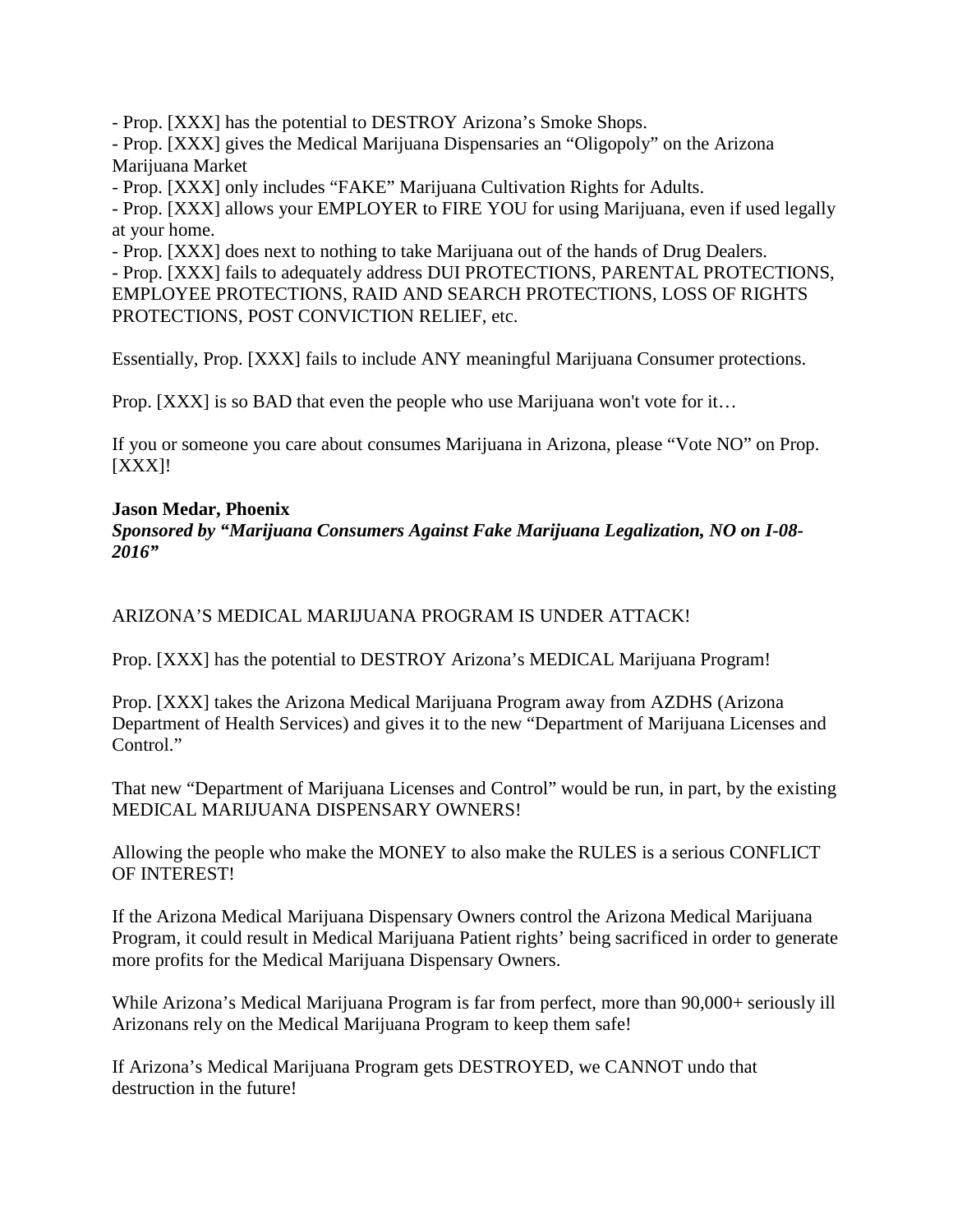Please VOTE NO on Prop. [XXX] and keep Arizona's Medical Marijuana Program SAFE!!

### **Jason Medar, Phoenix**

*Sponsored by "Marijuana Consumers Against Fake Marijuana Legalization, NO on I-08- 2016"*

Prop. [XXX] DOES NOT INCLUDE MEANINGFUL MARIJUANA "DECRIMINALIZATION"

Prop. [XXX] does not remove Felony penalties for the vast majority of low-level Marijuana offenses.

Prop. [XXX] does not repeal the existing Marijuana Prohibition laws in Arizona.

In most cases, if you break the law in Prop. [XXX], it reverts back to the old Marijuana penalties which includes a life-altering FELONY. In some cases, that Marijuana FELONY includes a MANDATORY PRISON SENTENCE!

Is Marijuana somehow SAFE enough to sell to adults in a retail setting, but still DANGEROUS enough to send adults to PRISON for breaking the Marijuana laws?

We live in a world where people make mistakes. Should people be punished if they break the Marijuana law? YES! Should people be given a life-altering FELONY and possibly sent to PRISON for breaking the Marijuana law? NO!

We know based on Polling from across the entire United States that the vast majority of voters support Marijuana Decriminalization.

In other words, the statistics tell us that if you thought that people should be given a FELONY and sent to PRISON for using Marijuana, you probably wouldn't support ANY Marijuana Legalization and you wouldn't be voting for Prop. [XXX] in the first place.

The reality is, Prop. [XXX] does NOT include Marijuana DECRIMINALIZATION because Marijuana FELONIES keep the retail price of Marijuana higher and drive more customers to the Retail Dispensaries, which benefits the Arizona Medical Marijuana Dispensaries who are paying for Prop. [XXX].

To Legalize Marijuana, and at the same time ask Law Enforcement to focus their limited resources on FELONY MARIJUANA cases, is completely contradictory to the whole point of Legalizing Marijuana!

#### **Jason Medar, Phoenix**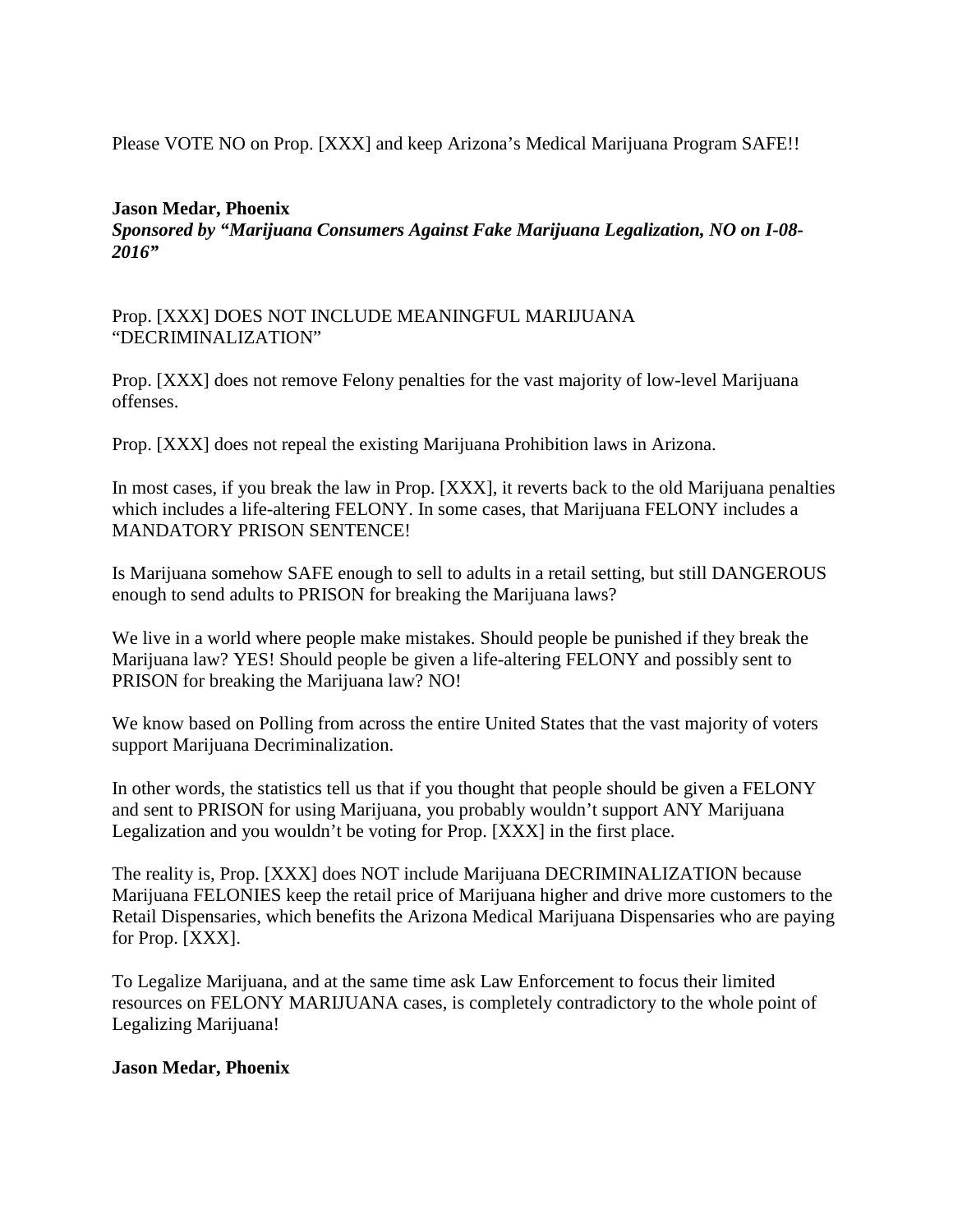*Sponsored by "Marijuana Consumers Against Fake Marijuana Legalization, NO on I-08- 2016"*

Prop. [XXX] ALLOWS THE ARIZONA MEDICAL MARIJUANA DISPENSARIES TO HAVE A MONOPOLY ON THE ENTIRE ARIZONA MARIJUANA MARKET

Prop. [XXX] says that ONLY the existing Arizona MEDICAL Marijuana Dispensary Owners are guaranteed to receive any of the new Recreational Marijuana Dispensary Licenses, Recreational Marijuana Cultivation Licenses, and Recreational Marijuana Product Manufacturing Licenses.

Prop. [XXX] seeks to give the AZ Medical Marijuana Dispensaries a "Vertical Oligopoly" on the entire Arizona Recreational Marijuana Market.

If Prop. [XXX] ONLY allows the existing Arizona MEDICAL Marijuana Dispensary Owners to sell and grow Recreational Marijuana in Arizona, but those same Dispensaries are having to buy Marijuana illegally in order to keep up with the current demand of 90,000+ Medical Marijuana Patients, then obviously it stands to reason that those very same Dispensaries won't be able to supply the demand of an estimated 500,000 Marijuana consumers in Arizona.

Prop. [XXX] giving the Arizona MEDICAL Marijuana Dispensaries the "Oligopoly" on the entire Arizona Marijuana Market will ultimately cause the Black Market to thrive!

In Prop. [XXX], any Black Market Marijuana activity is punishable by a FELONY, often times with a "Mandatory Minimum PRISON Sentence." So in the end, Prop. [XXX] would likely result in MORE people being arrested and charged with Marijuana FELONIES than ever before.

Hence why Arizona's Marijuana Activists call Prop. [XXX] the "Jail Bait Initiative" and the "Free Cheese in the mousetrap."

The Arizona Medical Marijuana Dispensaries are paying MILLIONS of dollars to get Prop. [XXX] passed in 2016 because it gives them an OLIGOPOLY on the Arizona Marijuana Market.

Please VOTE NO on Prop. [XXX] and stop the MARIJUANA MONOPOLY!

#### **Jason Medar, Phoenix**

*Sponsored by "Marijuana Consumers Against Fake Marijuana Legalization, NO on I-08- 2016"*

Regardless of your thoughts on marijuana usage, please join the Arizona Manufacturers Council in opposing this ill-conceived proposition.

The proposition enshrines rights for recreational marijuana users beyond those any other state provides, requiring new rights for a special class of recreational marijuana users, even if these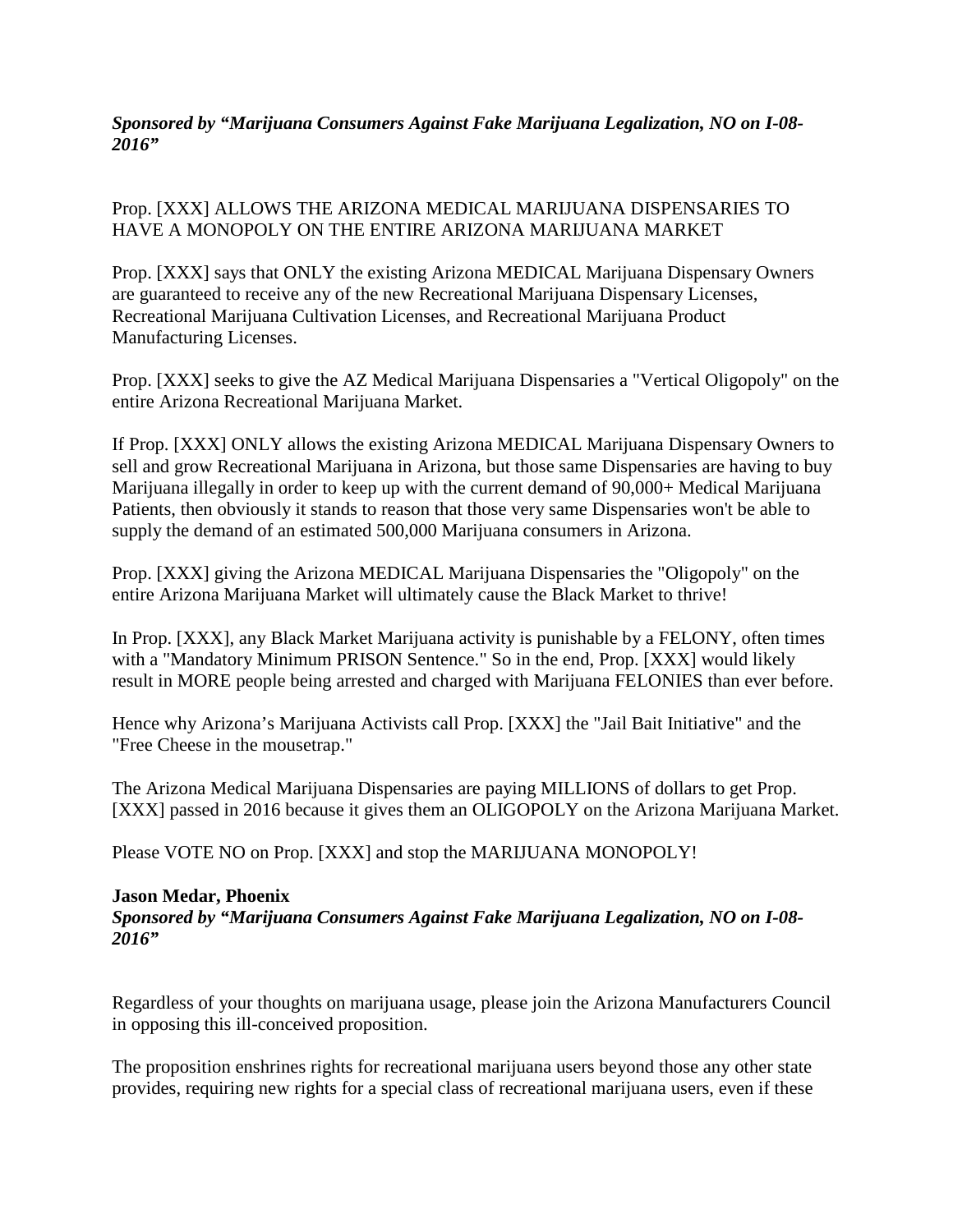new rights conflict with other local, state or federal laws. It contains no opt-out provision for manufacturers that have federal contracts or are subject to federal workplace drug-free laws. This creates a legal impossibility for such manufacturers to comply with federal and state laws and will incentivize manufacturers to leave Arizona.

This proposition also handcuffs manufacturers' ability to provide safe workplaces while hamstringing employers with additional expenses and unreasonable liabilities. The stakes are high in manufacturing, which often involves heavy machinery, scorching temperatures and metal cutting. A study published by the American Medical Association noted that workers who test positive for marijuana use have 55% more industrial accidents and 85% more injuries.

Moreover, this proposition forces the employer to prove liability against itself before the employer may take any adverse action against an impaired employee to protect its workforce. Employers will only be able to take adverse action against a marijuana-using employee if the employee is impaired on the job and takes an action that would "constitute negligence or professional malpractice." Impairment alone would be hard for an employer to prove given the lack of accepted standards and tests available to determine marijuana impairment. Making an employer prove that its employee was negligent before it may take any adverse action against the employee robs the employer of its ability to prevent workplace injuries and ensures its liability for damages once the injury occurs—a win-win for trial attorneys, and a lose-lose for Arizona.

Dawn Grove Chairman Arizona Manufacturers Council

Steve Macias Immediate Past Chairman

## **Dawn Grove, Phoenix and Steve Macias, Phoenix** *Sponsored by "Arizona Manufacturers Council"*

## "FAKE" PERSONAL MARIJUANA CULTIVATION RIGHTS

Prop. [XXX] initially "appears" to say that adults over the age of 21 can legally grow 6 Marijuana Plants at their residence.

## UNFORTUNATELY, THAT'S NOT THE ENTIRE STORY.

Prop. [XXX] does say that adults over the age of 21 can legally grow 6 Marijuana Plants at their residence…

## HOWEVER…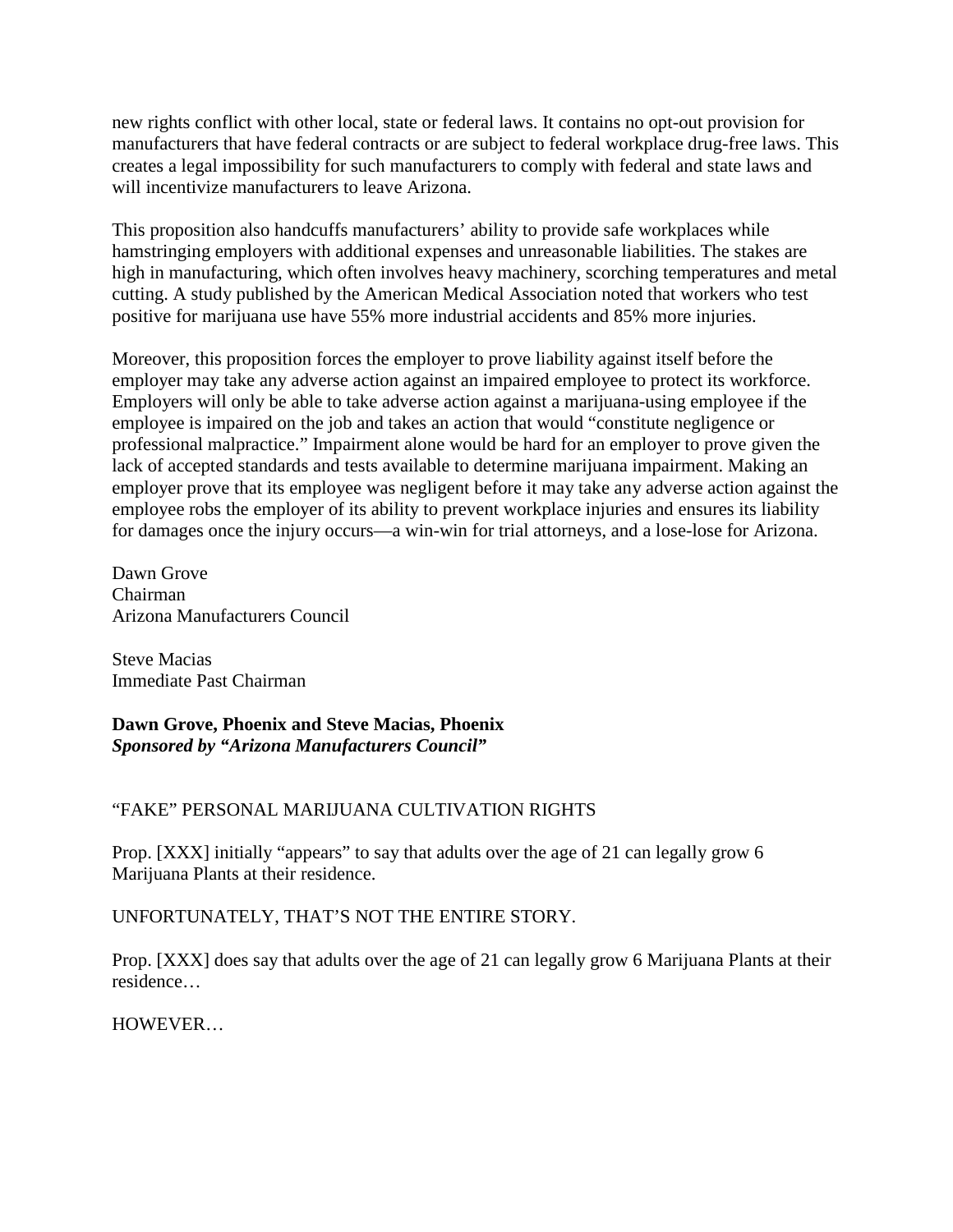Prop. [XXX] also says that any CITY or COUNTY can choose to BAN Personal Marijuana Growing in their jurisdiction if the local City Council or County Council decides that Marijuana growing is a "Nuisance" to a "considerable number of people."

What exactly is a "Nuisance" and what exactly is a "considerable number of people"? The answers to both of those questions will be determined by a handful of City Council-members who most likely HATE MARIJUANA.

After the Arizona Medical Marijuana Act was implemented in 2011, we quickly learned that the most Arizona City Councils HATE Marijuana and Marijuana Cultivation.

Many of the Arizona Cities and Counties have already crafted a long list of reasons why they consider Personal Marijuana growing to be a "Nuisance."

Unfortunately, City Councils would not actually be required to prove that Marijuana growing ACTUALLY causes a real "Nuisance" in order for them to BAN Marijuana Growing.

We fully expect that virtually every single City and County in Arizona will choose to exercise their authority to BAN MARIJUANA GROWING under Prop. [XXX].

We call it "FAKE MARIJUANA GROW RIGHTS."

## **Jason Medar, Phoenix** *Sponsored by "Marijuana Consumers Against Fake Marijuana Legalization, NO on I-08- 2016"*

# ARIZONA SMOKE SHOPS COULD SOON BE DESTROYED!

Prop. [XXX] has the potential to DESTROY Arizona's Smoke Shops!

Prop. [XXX] is paid for by a group of Arizona Medical Marijuana Dispensary owners who want to have a Monopoly on the "Marijuana Accessories" Market!

Prop. [XXX] creates a new "Department of Marijuana Licenses and Control." That Marijuana Department would be run in part by the Arizona Medical Marijuana Dispensary owners.

Prop. [XXX] says that this new "Department of Marijuana Licenses and Control" must enact regulations for ANY businesses that THEY BELIEVE are selling "Marijuana Accessories." (The "Marijuana Department" decides whether you're selling "Marijuana Accessories" or not!)

Arizona's Smoke Shops are worried that the "Department of Marijuana Licenses and Control" will say that ONLY "Licensed Marijuana Retail Dispensaries" can legally sell "Marijuana Accessories" to adults.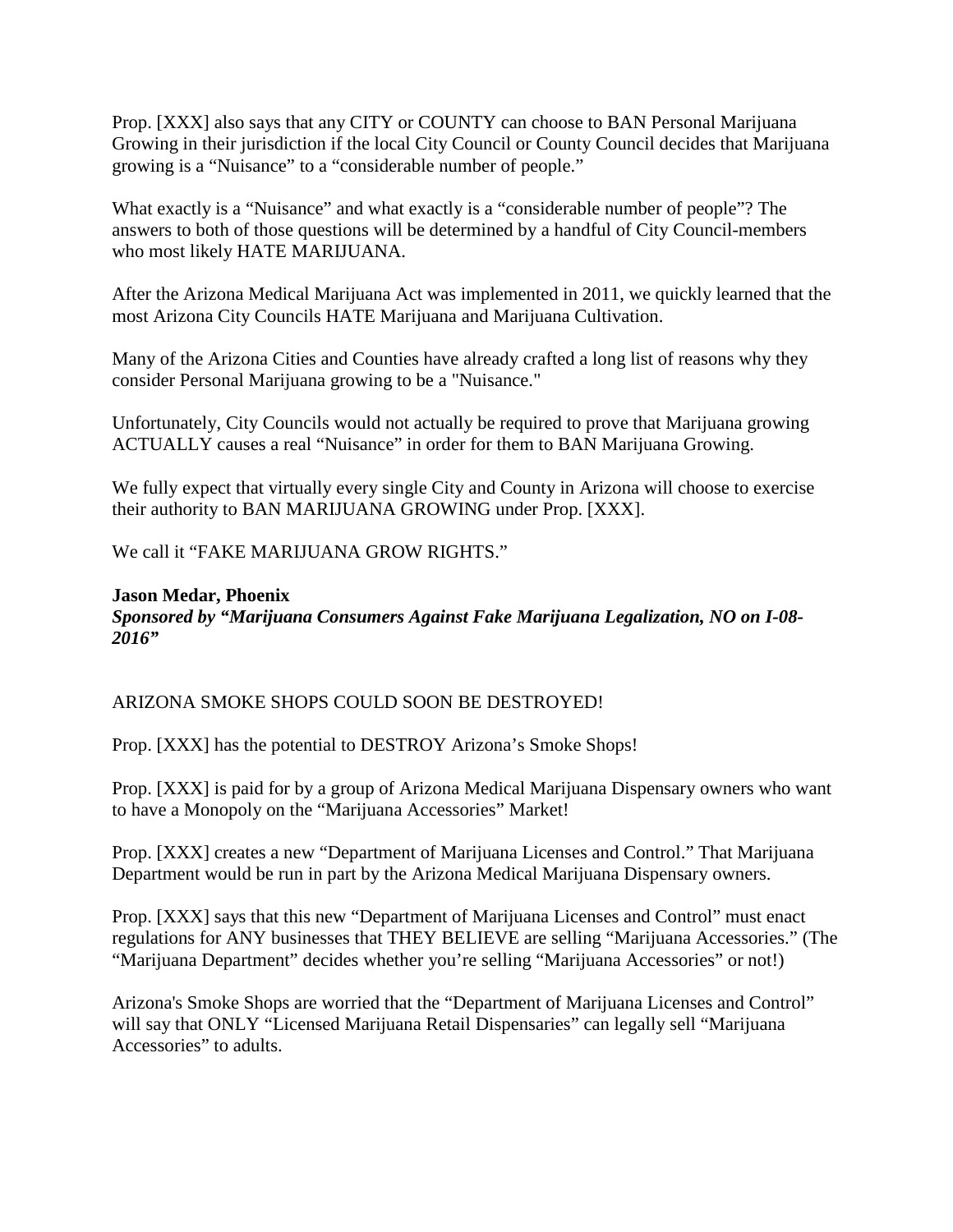If that happens and a Smoke Shop doesn't have a "Marijuana Retail Dispensary License", the Smoke Shop would be shut down by the "Marijuana Department" for selling "Marijuana Accessories" without a license. (ONLY the existing Arizona Medical Marijuana Dispensaries are guaranteed to get any of the new "Marijuana Retail Dispensary Licenses")

Prop. [XXX] says "Marijuana Accessories" are: "ANY PRODUCT THAT IS USED, INTENDED FOR USE OR DESIGNED FOR USE FOR INGESTING, INHALING OR OTHERWISE INTRODUCING MARIJUANA INTO THE HUMAN BODY." (Pipes, bongs, vaporizers, etc. will all be considered "Marijuana Accessories.")

As a business who will likely be accused of selling "Marijuana Accessories", Smoke Shops have good reason to be concerned!

Allowing Arizona's SMOKE SHOPS to be DESTROYED is bad for Businesses and Marijuana Consumers alike!

VOTE NO on Prop. [XXX] and keep Arizona's Smoke Shops safe!

## **Jason Medar, Phoenix**

*Sponsored by "Marijuana Consumers Against Fake Marijuana Legalization, NO on I-08- 2016"*

## YOUR EMPLOYER CAN FIRE YOU FOR USING MARIJUANA LEGALLY AT YOUR OWN HOME!

Prop. [XXX] says that an adult over the age of 21 can purchase, possess, and use 1 Ounce of Marijuana legally.

However, Prop. [XXX] also says that your EMPLOYER can choose to FIRE YOU if you test positive for Marijuana, even if you used the Marijuana legally when you were NOT at work!

It would be irresponsible to allow an adult to consume Marijuana legally at their home on Saturday and then FIRE THEM from their job for testing positive for Marijuana on Monday morning. (Marijuana metabolites can remain in the bloodstream for 30 days or more!)

Most of us would probably agree that an Employee should NOT be allowed to consume Marijuana or be under the influence of Marijuana while they are AT WORK, even if Marijuana is made legal in Arizona.

Most of us would also agree that an Employee should NOT be FIRED simply for using Marijuana legally in the privacy of their own home if Marijuana is made legal in Arizona.

Making Marijuana "legal", but allowing your Employer to FIRE YOU for using it legally in your own home, is completely contradictory to the whole purpose of making Marijuana legal.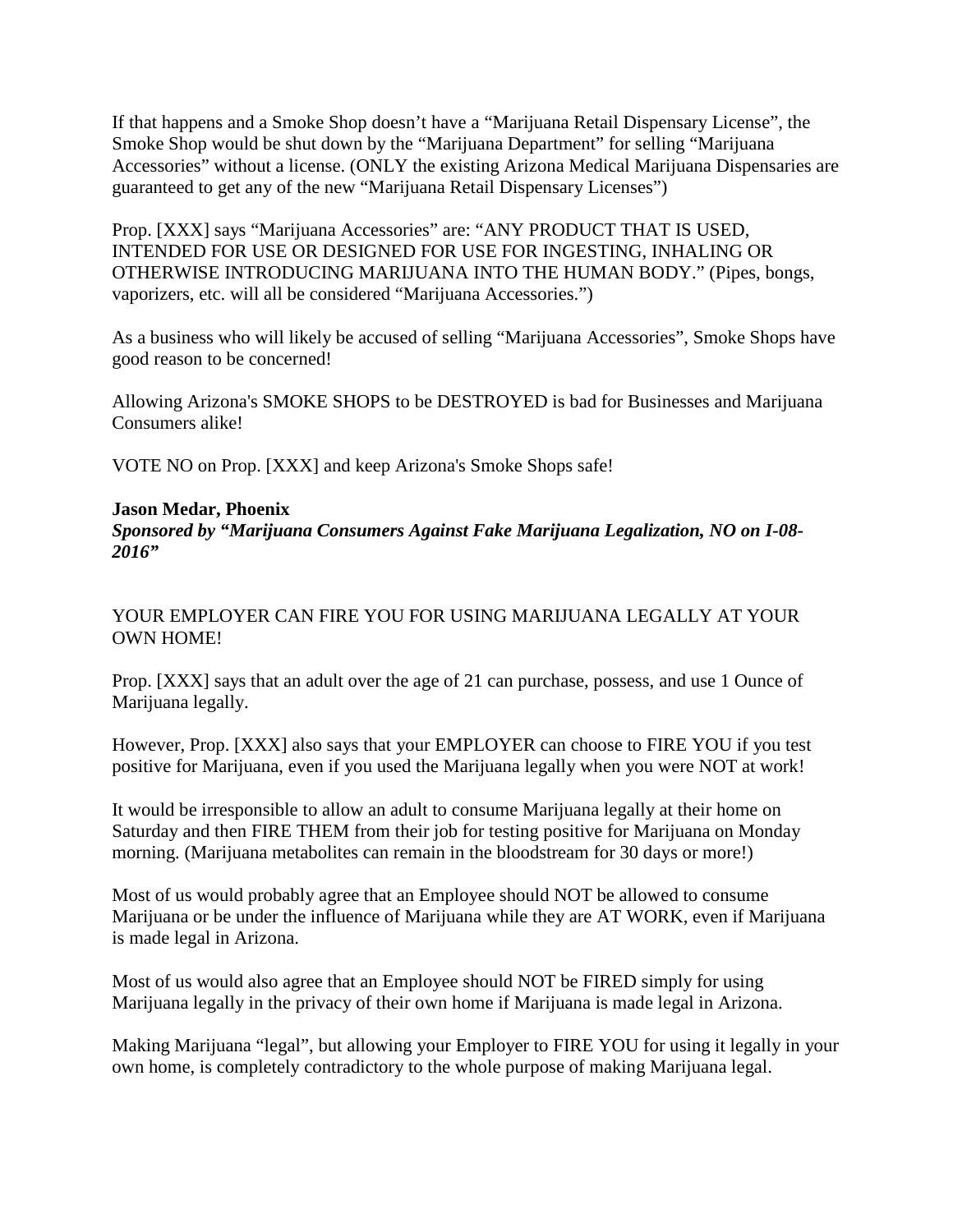#### **Jason Medar, Phoenix**

*Sponsored by "Marijuana Consumers Against Fake Marijuana Legalization, NO on I-08- 2016"*

### Prop. [XXX] DOES NOT PUT AN END TO BLACK MARKET MARIJUANA SALES

Prop. [XXX] ONLY guarantees that the existing Medical Marijuana Dispensaries will receive any of the new Recreational Marijuana Business Licenses.

So long as "John Doe" wants to sell Marijuana in Arizona, but he's unable to get a Recreational Marijuana Dispensary License under Prop. [XXX] because he doesn't already own a Medical Marijuana Dispensary, it stands to reason that Black Market Marijuana dealers will continue to exist in Arizona.

The sponsors of Prop. [XXX] want Arizona Voters to believe that their Marijuana Regulation Initiative benefits Arizona because it will take Marijuana out of the hands of DRUG DEALERS.

However, Prop. [XXX] actually does NOTHING to take Marijuana out of the hands of DRUG DEALERS!

Under Prop. [XXX], Drug Dealers will continue to have a serious financial incentive to sell Marijuana illegally on the Black Market because the Street Value and the Retail Value of Marijuana will remain artificially high.

Marijuana currently sells for \$400+/Ounce because the Drug Dealer who is selling the Marijuana faces a FELONY penalty (with PRISON TIME) for selling it. That high amount of RISK equates to a high profit margin for the Drug Dealer.

Since Prop. [XXX] keeps FELONY Penalties in place for anyone who is accused of selling Marijuana illegally, the street value and the retail value of Marijuana will remain artificially high. This creates a serious financial incentive for DRUG DEALERS to continue selling Marijuana illegally in Arizona.

Sadly, Prop. [XXX] does NOT eliminate Black Market Marijuana Sales or take Marijuana out of the hands of Drug Dealers.

#### **Jason Medar, Phoenix**

*Sponsored by "Marijuana Consumers Against Fake Marijuana Legalization, NO on I-08- 2016"*

Pull back the curtain a bit before assuming legalizing marijuana is just embracing Woodstock. First, it's nowhere near the drug they smoked at Woodstock. Today's joints can be 12 times more potent. Most of the marijuana consumed in Colorado is in the form of candy. The pot-laced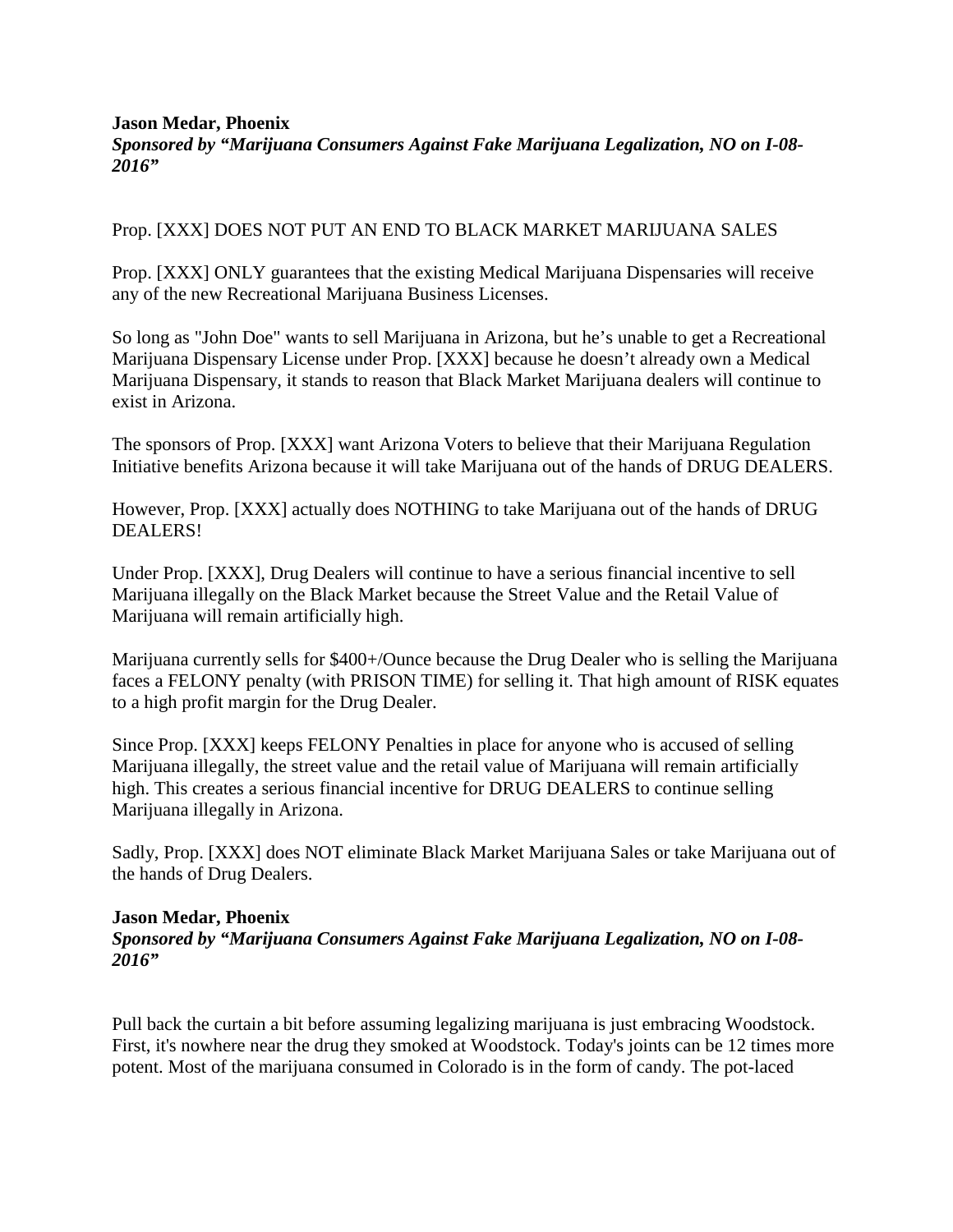gummy bears and lollipops are at least three times more potent than what is smoked today, or 30 times more potent than the joints of the 60s.

Children are being rushed to the ER after accidentally ingesting potent marijuana candy. In Colorado, kids ages 12-17 use this new drug at a rate 74% higher than the national average. If not marketed to kids, why put it in candy?

Colorado legislators scrambled to right this wrong by recently banning marijuana-laced gummy bears. We wouldn't have that luxury in Arizona because the law would be voter-protected, unable to be modified by the legislature. Twenty pages of legal jargon protecting Big Marijuana would be permanent law.

This measure actually creates a legal right to use marijuana. Creating a legal right to use highpotency pot ties the hands of business owners and landlords, as well as the police. They can't punish impaired drivers who have a "right" to use a drug.

The measure also creates a marijuana monopoly. The main sponsors and financial backers of this measure are marijuana dispensaries here in Arizona that are initially guaranteed exclusive rights to profit off this initiative.

Any "regulations" are laughable. The regulating commission is largely made up of those in the industry, so the industry will be "regulating" itself!

Don't fall for this dangerous law that creates a marijuana monopoly at the expense of society and our children.

Say No to Proposition [XXX]. For more information, visit azvoterguide.com.

## **Cathi Herrod, Esq., President, Center for Arizona Policy, Phoenix and Josh Kredit, Esq., General Counsel & VP Policy, Center for Arizona Policy, Phoenix** *Sponsored by "Center for Arizona Policy"*

### ARIZONA SMALL BUSINESS ASSOCIATION (ASBA) STRONGLY OPPOSES LEGALIZATION OF RECREATIONAL MARIJUANA

On behalf of the small business community in Arizona, ASBA strongly urges a NO vote on November ballot initiative calling for legalization of recreational marijuana. Small businesses are the life blood of Arizona business, and every day the nearly 500,000 Arizona small businesses struggle to provide goods/services, pay employees, provide benefits, and make a profit. We don't need any additional rules and regulations foisted upon us making it more difficult.

This measure would dramatically increase small business worker's compensation and liability insurance costs. Legal costs defending employment claims would disproportionately impact and harm small businesses that don't have the financial resources others have to fight/litigate them, which could possibly lead to small businesses closing.

The Regulation and Taxation of Marijuana Act proposes to send additional funds to education-- the wrong message for children---but before education is funded, the proponents forgot to tell us that the act creates a brand new bureaucracy, which we don't need! Totally misleading and a complete lack of transparency.